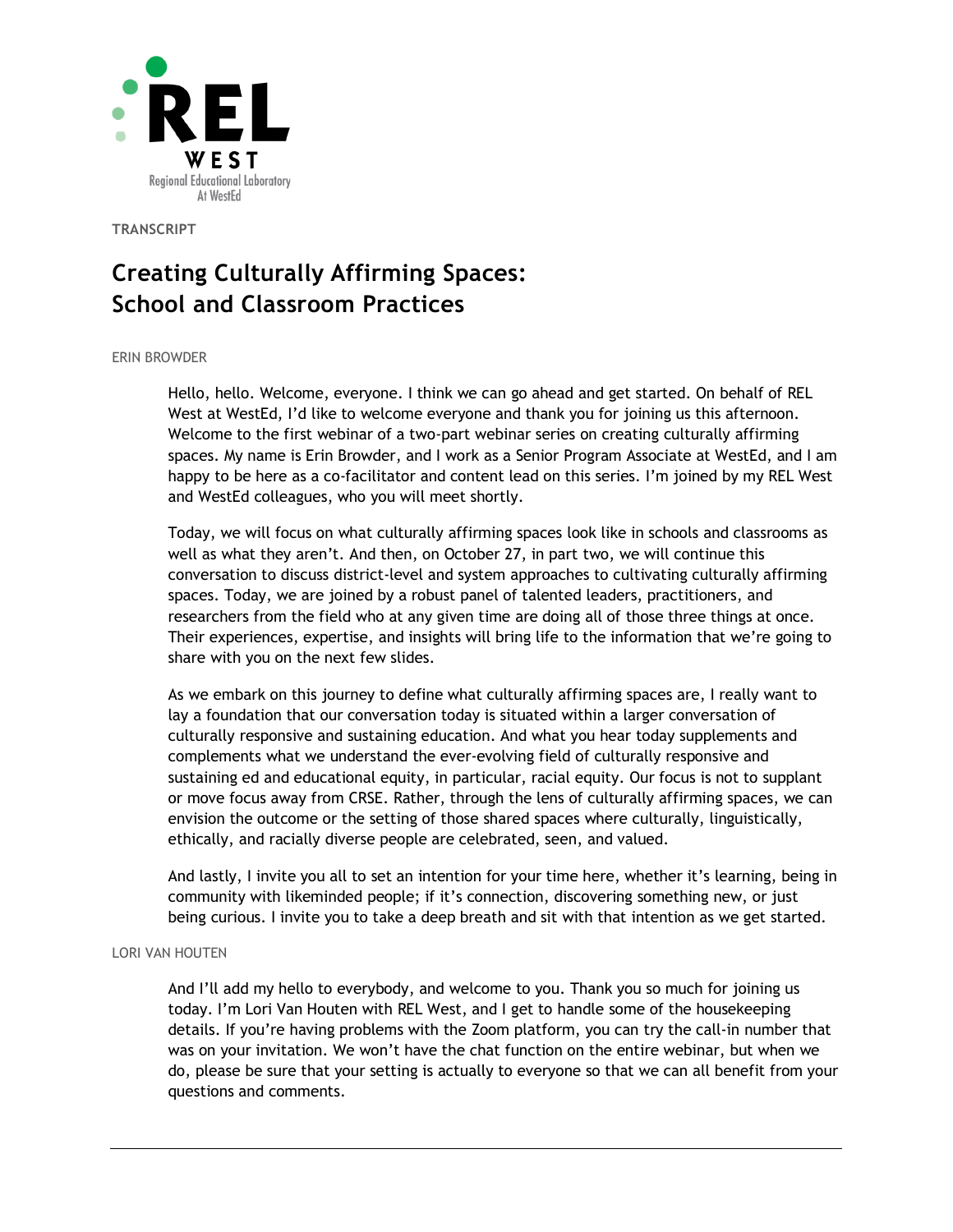

Keep an eye out for emails from RELWest@WestEd.org. We'll be sending the slides and a survey link shortly after the webinar ends. Please do complete the survey for us. It'll really help us plan for future events, including the one in a couple weeks, and it's also useful for our funder, the U.S. Department of Education's Institute of Education Sciences, or IES. You probably noticed that we're recording the webinar. The recording will take a while to archive, and that will be a few weeks out. We'll send you another email with the archive link and also include some of the resources that we'll be sharing in the chat today for you.

And now, a little bit about the Regional Educational Laboratory West, or REL West. We're the sponsor of today's webinar, and we're one of ten regional educational labs in the country. Our goal is to promote the use of data and research evidence to inform policy and practice. We work with educators and policymakers to support evidence-based, equitable education systems. And now, I will turn it over to Rawlin.

## RAWLIN ROSARIO

Good morning and good afternoon from wherever you may be logging in from. My name is Rawlin Rosario, I'm a Program Associate at WestEd. Today, we'll really be focusing on three main objectives. Our first is to deepen our understanding of culturally affirming school and classroom cultures and climates and how they shape student learning and social and emotional well-being. Our second is to examine practices, policies, and conditions that hinder student belonging and inhibit the academic and social well-being of racially, culturally, and linguistically diverse students. And lastly, we'll learn about promising practices and behaviors that foster culturally affirmative schooling experiences for students.

And we'll do this through three stages, essentially. First, we'll start off by talking about what are culturally affirming spaces and what they aren't. We'll talk a little bit about research, some data, some definitions and get participants to really engage and reflect. Then, we'll move to the main event, our panel discussion, making our schools and classrooms feel and be safe. We'll have some time to hear from our panelists, then we'll engage in a Q&A, and we'll close out.

## LORI VAN HOUTEN

And to take us through this agenda, we have a really dynamic set of presenters, and as Erin described them, our panelists. First, our team. Sharing the research and background on culturally affirming spaces in this first half of the webinar are Erin Browder, David Lopez, and Rawlin Rosario, who are all part of the Talent Development and Diversity team here at WestEd. As members of this team, they work directly with SEAs, districts, and schools, providing professional learning, technical assistance, and resources to develop and retain an effective, culturally responsive, and racially and linguistically diverse educator workforce. They also provide technical assistance, evaluation services, and research that increase educators' and leaders' use of policies and practices that promote equitable learning outcomes for each student.

Those are our presenters, and now our panelists. We are so excited to have with us four remarkable panelists from across the country with deep experience and practical knowledge about creating culturally affirming spaces. On the panel today, we have Dr. Ayanna Cooper, Marco Cenabre, Brian Knowles, and Dr. Alexis Patterson Williams. They'll each get a chance to tell you more about their work when we move to the panel discussion. But I will share here that they are authors and consultants, researchers, curriculum developers, and curriculum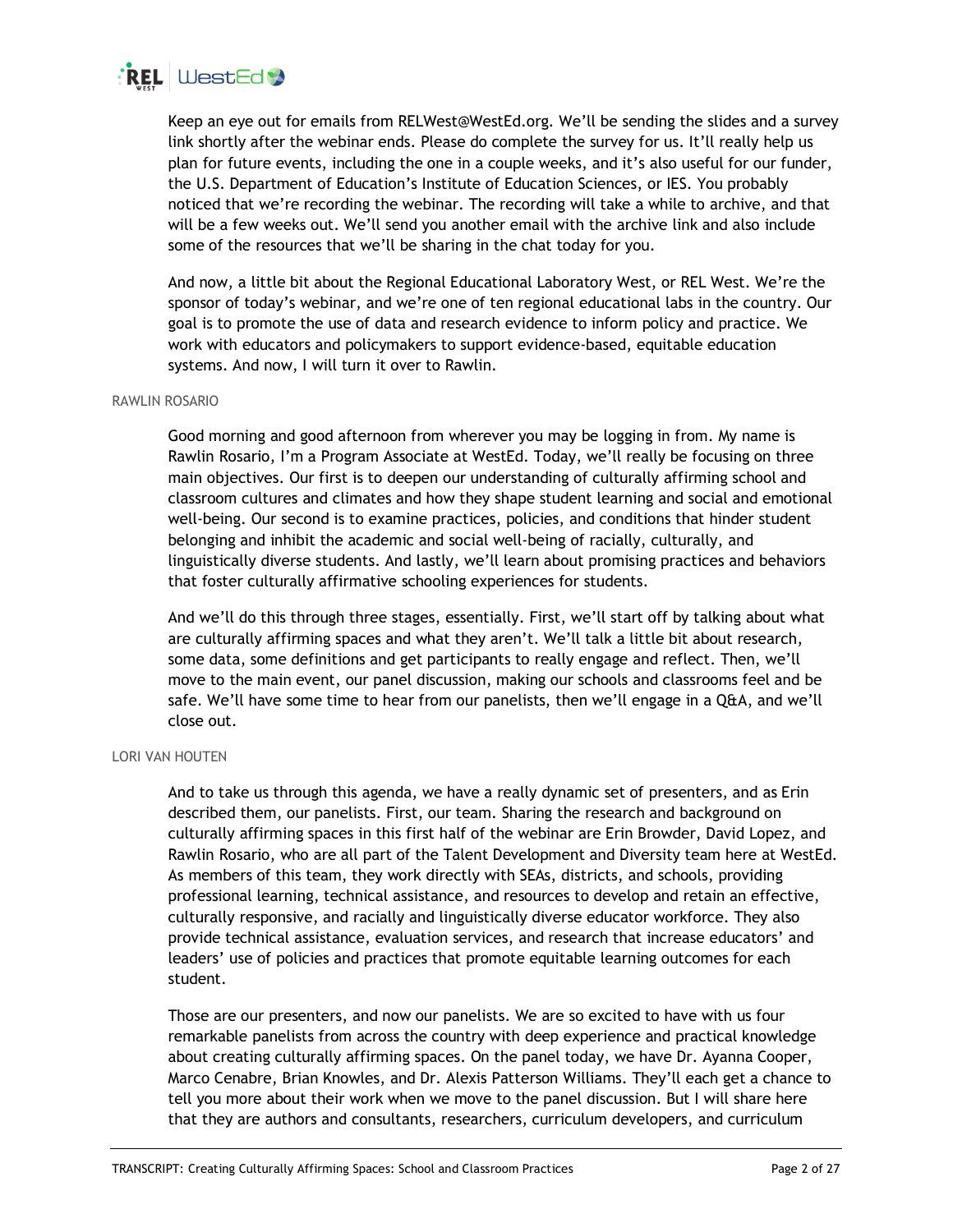

reformers. They are school and district leaders doing their work with a fierce attention to culturally affirming and equitable pedagogies and amplifying and affirming the cultural identities of historically marginalized students and teachers in our schools and classrooms. They bring classroom and leadership experience across the content areas and grade spans, and they share a passion and commitment to social justice, linguistic and racial equity, and creating culturally affirming spaces. We are so grateful they've signed on to our webinar today, and we can all look forward to hearing a lot more from them in the second half of the webinar.

#### RAWLIN ROSARIO

To get us started today, we want to hear from you. Who is on the webinar? Please take a minute to fill out the following poll. What is your role? How familiar are you with culturally affirming practices in schools and classrooms?

We have a very diverse group of people here in terms of role. We have community-based organization members, we have school-based educators, we have many researchers and technical assistance providers, we have a few folks from the state education agencies. But it seems that almost 40% of us are just learning about culturally affirming practices, and only 9% of us are beginning to see changes in outcomes in their own districts by implementing these types of practices. So we have a broad range of expertise and a broad range of roles here. It should be an exciting webinar for all of us to learn a little bit more about culturally affirming practices.

Before we really dive in and embark on our journey together, we wanted to offer some working agreements to guide our learnings and our interactions today and throughout this series of webinars. Our first working agreement is to keep confidentiality. What I mean by this is not to keep your learnings confidential, right? We'll be diving into very personal stories and experiences, so what we don't want to share are those personal experiences, right? Like, "Did you know that Rawling did this when he was a teacher?" or, "Did you hear what he said about his school district?" We want to stay away from those. What we should be sharing are any resources, any lessons that we've learned, or any reflections that we've had throughout our time together. Those are all fair game.

Our second working agreement is to focus on intent versus impact. When we engage in conversations around race, equity, culture, it is more important to focus on the impact of our words or actions rather than our intent. Now, I'm not a betting man, but if I was, I would bet that no educator in this virtual room wakes up with the intent to cause harm to their students. At the end of the day, we're here because we have a desire to learn more and advance the principles of culturally responsive and sustaining education to improve outcomes for our minoritized students and communities. Although we may not have the intention to do harm, sometimes that does not change our impact.

To shed light on this agreement, I like to use the example of driving. If someone runs a stop sign and they hit me, the first thing I don't want to hear is, "I'm so sorry, I didn't mean to hit you." Rather, "I need help. I need an ambulance to fix my leg." Although you didn't intend to hit me, you still caused harm that we need to address and really take care of. And so, as we go through this and our future webinars, please remember to think more about the impact of your words and actions, not the intent.

Our next working agreement is knowing when to step forward and step back. We want to be intentional about hearing multiple perspectives and monitoring our air time, both as presenters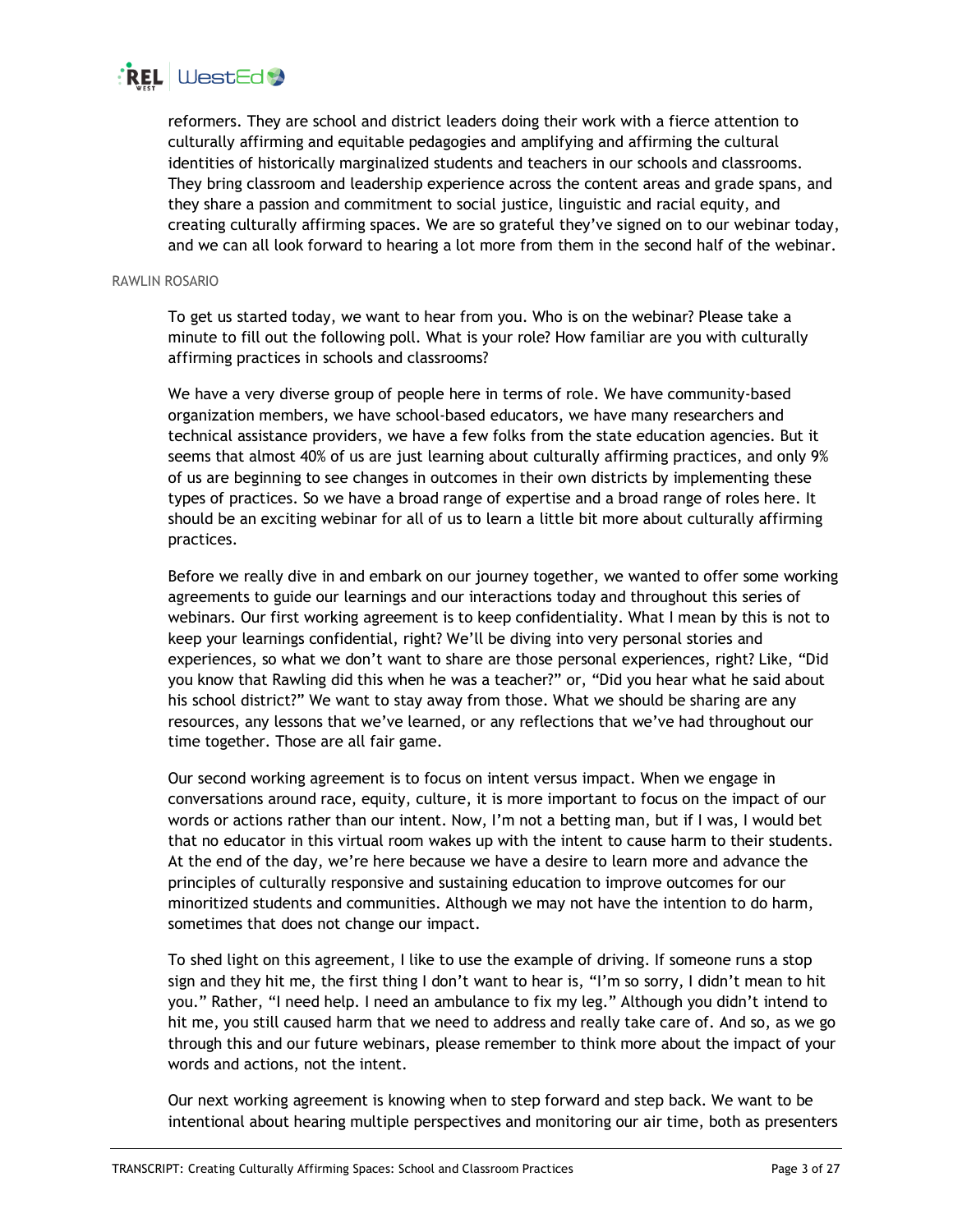

and panelists. But we also want to encourage participants to write in the chat, ask questions, and really reflect on the material presented. We'll have opportunities throughout our webinar to type into the chat and to ask questions as we move along.

Our next working agreement is stay in the room and struggle together. Talking about culture, microaggressions, how practices and policies that we may be a part of inhibit academic and social well-being of students is not very easy to talk about and can sometimes be uncomfortable. But we're asking you to work through it. Stay in the room together. Recognize when you're feeling uncomfortable and lean into it. Gift yourself that opportunity to be all in and present.

Our next working agreement is interrogate self and systems. This work is very personal for everyone here for very different reasons. We know that the work we do here impacts students all over the country. But as much as it is about students, we're asking you to shift your gaze and really interrogate yourself and the systems at play that may contribute to how students experience inequity in school and in education.

And lastly here, our last working agreement is accept lack of closure. This is a big one. We do not claim to have all the answers to solve racism and educational inequity. If we did, the world might look differently. But at the end of the day, we are on a journey together. We're all starting from different places, and we're not going to figure out all the answers on one webinar. It may be that you leave here with more questions than you came in with, and that's OK. We're on a journey together to learn and to grow.

Before I pass it on to my colleague, Erin, I just want to emphasize to use these working agreements, utilize them, call them out, use the chat if you need to. But these will serve as kind of a grounding for us and foundation for us to have these conversations.

And I want to leave you all with this next quote as we start to dive into our material. "Public schools are the living rooms of our communities," by Dr. Miguel Cardona, the U.S. Secretary of Education. Please let this quote ground us in our work today. And with that, I'll pass it over to my colleague, Erin.

## ERIN BROWDER

Awesome, thank you, Rawlin. I just plugged in the chat that we do have some panelists that are on Twitter, so feel free to tweet at them. Also, plugging REL West, you can tweet @REL West. Rawlin, if you don't mind typing those into the chat. You can also tweet @WestEd as well. So we look forward to continuing the conversation on the interweb, and we invite you to reach out to our panelists. And other panelists, feel free to drop your handles in the chat so folks can retweet and get your good work and words out there. Awesome. Thank you, Rawlin.

All right. So you all have heard a lot from us, and it's time for us to hear from you. Because while you may not know the official, if there is one, definition of culturally affirming spaces, you do bring your experience, your expertise as students who went through schooling as well as educators or practitioners, and we want to hear how you experience culture in classrooms and in schools. Seeing different languages around the campus. Book selections, definitely, libraries. The ways students dress. The way people dress. Language, curriculum. I love this, keep coming. Celebrations. Hair. Tribal schools in Montana have incorporated smudging. The different cultural practices. The ways kids congregate. The ways they have conversations with each other. The foods people eat. I taught in East Harlem, we had patties in the cafeteria.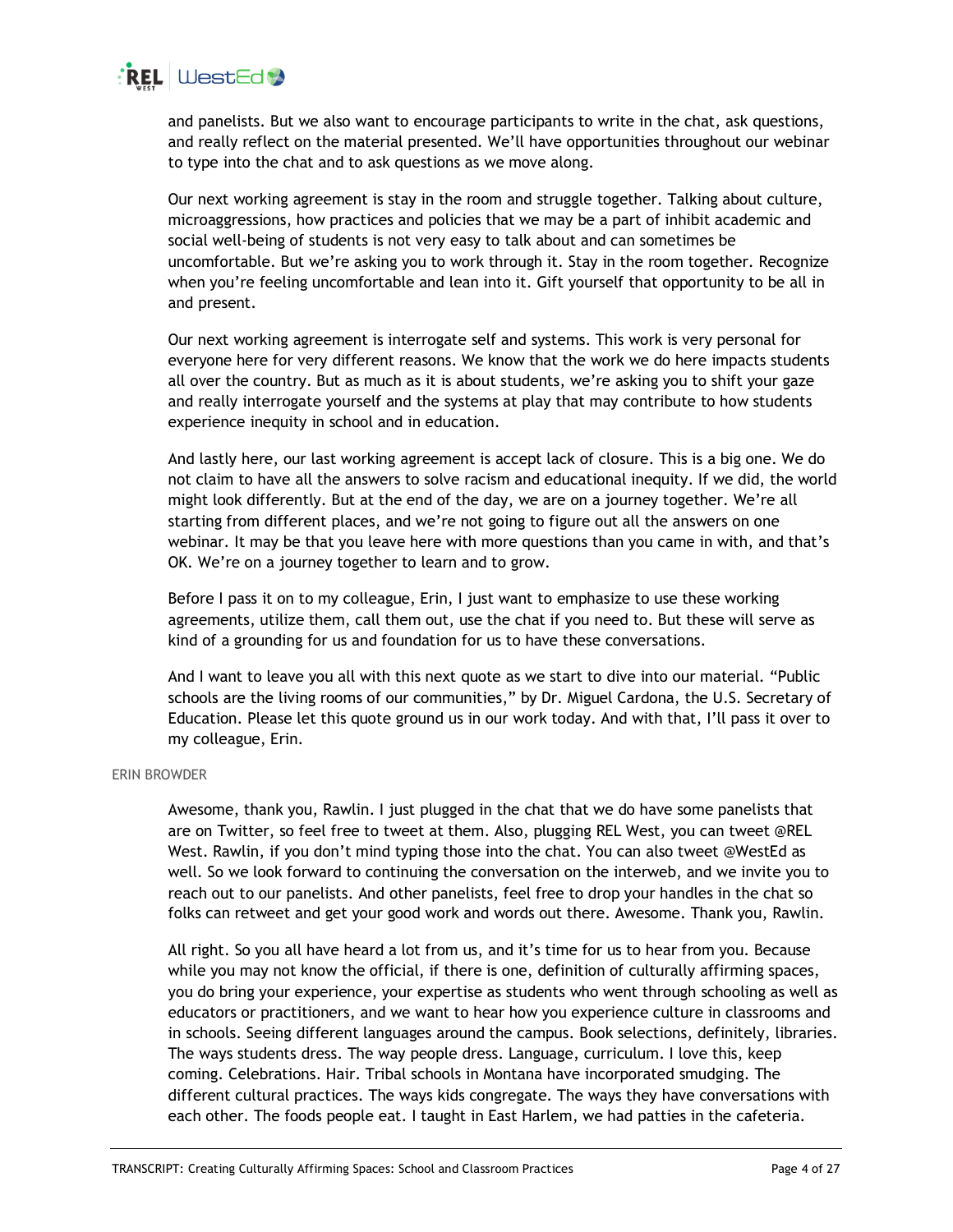

There's culture all around us. Art, clubs, interaction. Awesome. Different dolls. Representations of our kids, definitely. Behaviors, flags, beliefs, certainly.

Let's switch it up and think about, in what ways do we hear culture? And I know we talked about conversation and language, but what are other ways that we hear culture in schools? Music, definitely. Oral stories, absolutely. Folk tales, video clips. What are kids watching on their phones? Who speaks in the class, absolutely. Tone. Voice and volume, I'm familiar with that. Code switching, definitely. The way our students talk to each other during recess when they're outside of the academic setting. How are they speaking to each other, how they're greeting each other in the hallways. Multilingual. We hear multiple languages. Laughing, for sure. We hear prior knowledge, we hear their knowledge that they bring in from home, from their neighborhoods. Colloquialisms. These are great, thank you, everyone. We hear stories. Absolutely.

And so, the next question is, in what ways do we feel culture? We're building ourselves up because all of this is almost like a snowball, that these things build on top of each other. We've got friendships, relationships. We're connected at the heart. Idioms. Acknowledgment of all voices. You feel included, you feel like you belong. Sharing cultures. Family engagement. Support. Positive affirmations. You feel seen. You feel trust, empowerment, definitely. People feel safe. That's a big one. Unfortunately, that's not a reality for many students in schools. Collaboration, high-fiving, hugging, absolutely. Signs of care, signs of nurturing. Students feel happy. Seeking to understand. We see smiles. Fresh air. We see facial expressions, the nonverbal ways that we communicate, like, "I get you." Celebrating holidays. Compassion, empathy. Low anxiety. The lower effective filters, when our kids feel seen and valued and that they belong. Representation. Our faculty. Thank you, Raven.

So we're actually hearing a lot of those culturally affirming conversations as they speak to educator workforce, educator diversity. I know we're centering on students and families, but this is for all adults. When we think about the low retention of teachers of color coming in and leaving, this is pertinent for everyone on a school campus. Students are more academically successful. Awesome. I had a hunch that you all were going to nail these questions because the truth is, we're surrounded by culture. Here, I've already listed a lot of different ways that we see, feel, and hear culture, a lot you all have already put inside of the chat box. We're speaking the same language, we have a shared understanding of what culture looks like, feels like, and sounds like in schools. Thank you.

So as we move towards defining what culture is, we have to somewhat reset our understandings, our experiences of culture because in our everyday autopilot mode, we may narrow down what culture looks like, and we might lose the texture and the brilliance of all the different ways we're impacted by culture that we just named two slides ago.

I have this definition here from the National Center for Cultural Competence. I invite you all to take a minute to read this definition to yourself while I read it aloud. Culture: an integrated pattern of human behavior that includes thoughts, communications, languages, practices, beliefs, values, customs, courtesies, rituals, manners of interacting, roles, relationships, and expected behaviors of a racial, ethnic, religious, or social group.

All of the sharing of the different types of culture that we discussed two slides ago, we see here in this definition. Next to the definition, I want to acknowledge this visual. It comes from the culturally and linguistically responsive framework by the New Mexico Department of Ed.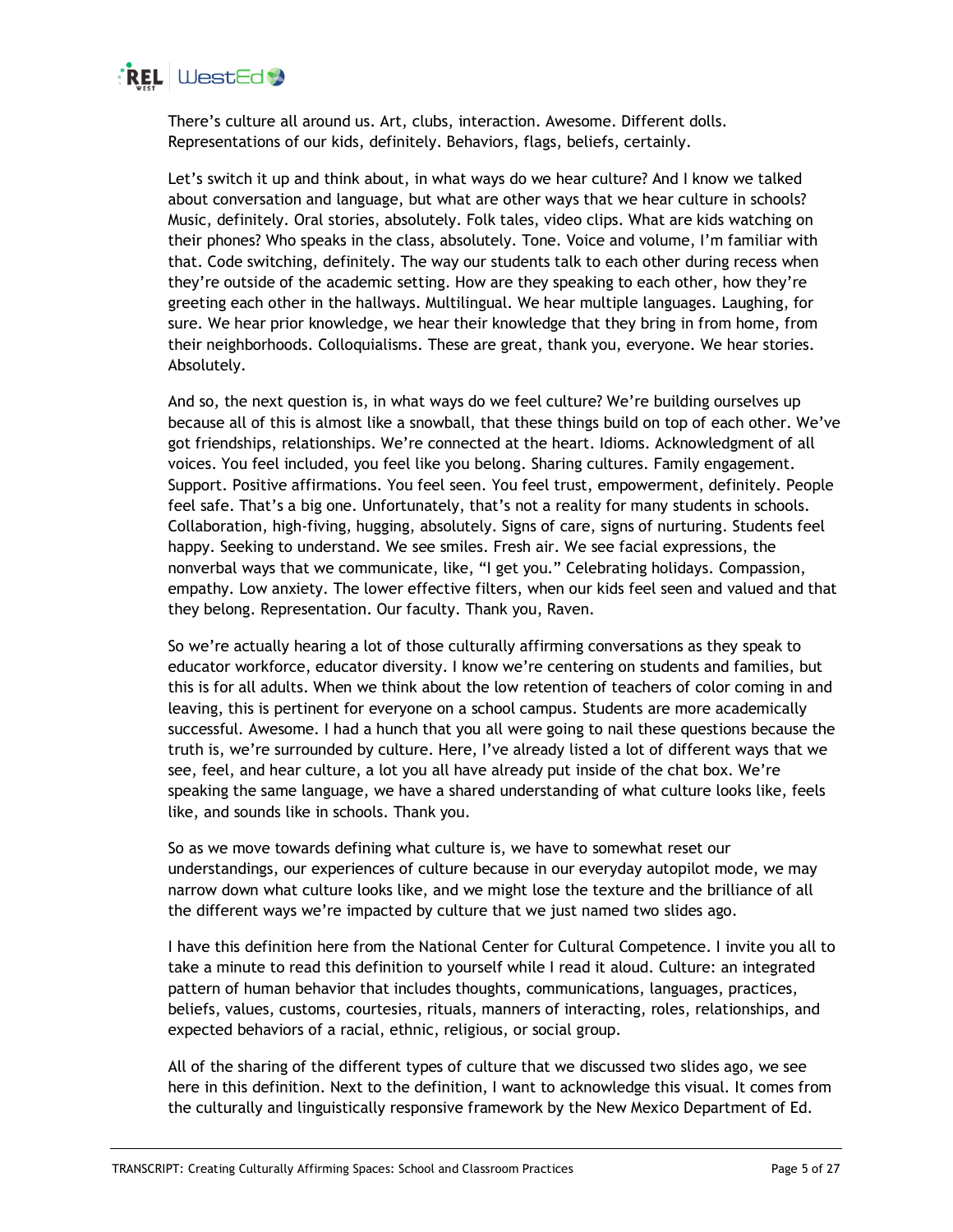

And this isn't an exhaustive list, these rings of culture. But it maps out all the different cultural identities that we hold individually and collectively. You have gender culture, religious culture, socioeconomic culture. These are some of the things we saw in the chat as well. Disability, nationality, orientation, and age. In the middle, in the center we see ethnic, ethnicity or race. And there's a reason why that ring is in the middle and that it's also the biggest ring. Because we know in our society that through racialization, through our experiences of both how we're perceived in the world and actually the ways that people interact with us are largely informed by our race. And so, we see that that larger circle shapes and frames how we experience all the other rings.

Thinking about the information that we discussed in the chat and the vastness of culture and how it permeates every space and engagement, we're prompted to think about how when we don't see culture, we may miss the ways that we could either validate or invalidate our students' cultural identities, the ways that we might silently reinforce a dominant culture norm that sends a harmful message of exclusion or invalidation to students. So we're going to talk a little bit more about that as we move on, and I want us to keep in mind that race is not equal to culture, even though they have an interdependent relationship; that they mutually reinforce each other, they inform each other, but that all people have cultures just like all people have race. And when we miss those little practices and behaviors and opportunities and interactions and engagements with our students, we might be sending a message of exclusion to them.

#### DAVID LOPEZ

As we think about all that we've already offered around culture—and I really appreciate the responses because we moved beyond that surface-level culture to really think about it in deep ways. And even in the chat, somebody brought up, who are our teachers? And I want us to hold some of the pieces that are really important to us as we think about why we need to continue to create culturally affirming spaces. And so, in this country, we know that 50% of our students identify as being students of color compared to only 20% of their teachers. And we know often the causes of the disparate conditions and outcomes are caused by the cultural dissonance between our teachers and our students, the ways that we don't understand each other, the ways we misinterpret tone and facial expressions.

And then, we also know that both implicit and explicit bias in our classrooms and schools really compromise, really harm the quality of learning environments, the conditions, and contribute to those systemic equities and negative schooling experiences of students of color. The ways that we think and feel about students and make meaning of it often are the ways in which we harm our children. Again, thinking back to Rawlin, not talking about your intent, but what is the impact of the actions. And we know one way to disrupt some of this is listening to the stories and lived experience of students. I would add beyond listening, believing the stories and lived experiences of students and families from historically marginalized backgrounds so that we can continue or start to…I mean, even on this webinar, we know 80% of us have none or some that are really moving to cultural response, to move to creating caring classroom communities that affirm the educational environment. We want you to recognize us as experts of our own reality. And back to what I've said, I've had a lot of teachers ask me, "Well, the student told me I'm being racist. That's not true, they're weaponizing." How about we start by believing the student? And I want us to think about our call to action as really around culturally affirming spaces, but also really moving to that larger piece. Erin was explicit that this is not to move us away from the larger body of research around culturally responsive and sustaining education.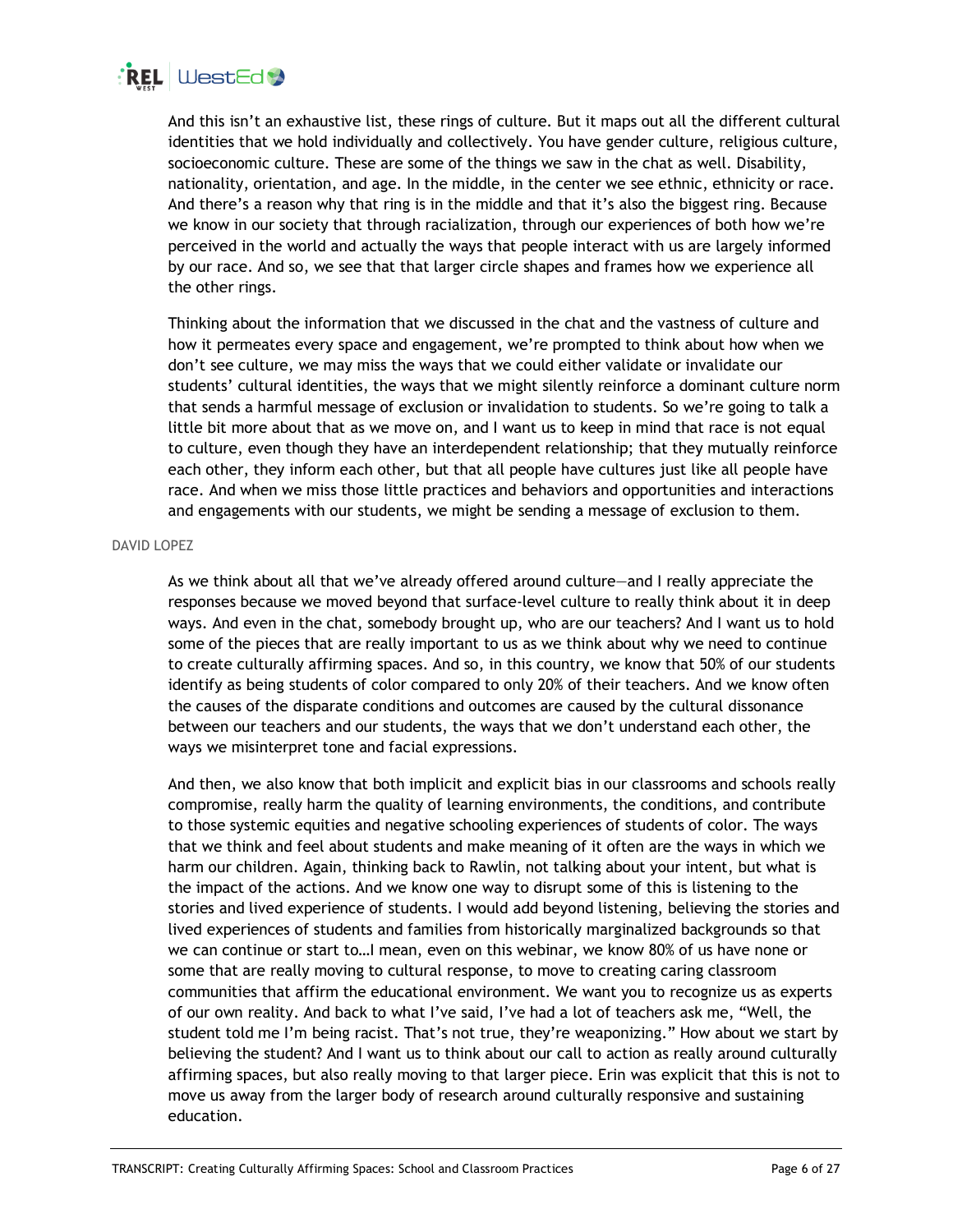

And so, what CRSE offers us is places where we create welcoming and affirming environments. How do we hold high expectation and have rigorous instructions for our students of color, especially if we don't believe that they are deserving enough, or smart enough, or behave well enough? How do we have inclusive curriculum and assessment? How do we ensure that our teachers and educators are getting the appropriate professional learning opportunities that really teach us about who we are and how it impacts our students?

I think the power of CRSE is that it really does a couple of things. Holistically, I think it speaks to sustain and foster linguistic and cultural pluralism in our schools. It's used as a way to not just respond, not roll with our culture but to sustain our culture of students and communities of color in our schools rather than suppress and remove them. Stop telling us we need to behave this way to be successful. We don't. That we view culture as additive rather than subtractive. And that we disrupt anti-Blackness and anti-Brownness that's rooted in our dominant culture of schooling. That we look not only to transform schools but society as a whole.

And I want us to hold this because to do all that work, we have to contend with this quote. "Schools become a meeting place for cultures, containing children and adults who bring with them multiple facets of their identity along with unique experiences and perspectives." If we know that the schools become these sites for culture, how do we sustain those, how do we affirm those, how do we keep safe places and understand that we come with brilliance into your school community? Stop talking about learning loss and start talking about our brilliance.

#### ERIN BROWDER

David, can I add one thing to what you shared as well? Thinking about how folks self-examine, that there's an invitation in this quote as well that we self-examine. If we think back to the rings of culture, what are your rings? How would you fill that diagram out? How are you aware of the culture that you're bringing? Some of the work that David and I do around social identities, we talk about how sometimes the identities that are most hidden and invisible to us as individuals are the ones that hold unearned power and privilege. And so, as we think about this meeting place, and we start to turn our attention towards the assets that our racially, culturally, and linguistically diverse students are bringing in and their families, we also have to self-examine and see the ones that we're carrying and maybe what needs to be mediated, what needs to be addressed, and how we're showing up and engaging with the people that we're here to serve.

And with that, we have a definition we would like to offer the group. Again, this is a newer body of work. In the last five years, we're hearing more conversations around culturally affirming practices and spaces. So the definition that you see here is informed by key pieces of work. The authors are listed below on the side. I'm going to invite you to read it to yourself as I read it aloud for the benefit of the group.

Culturally affirming spaces—schools and classrooms where adult practices, behaviors, and policies thoroughly acknowledge and proactively seek to affirm students' cultural identities and multifaceted cultural assets as integral to students' positive self-concept, academic and social well-being, and while working to reduce harm and microaggressions experienced by students and families of color.

And in fact, as I read that, I can also think about our staff of color. Someone inserted that into the chat. We need to remember, all of these aren't compartmentalized, this is a collective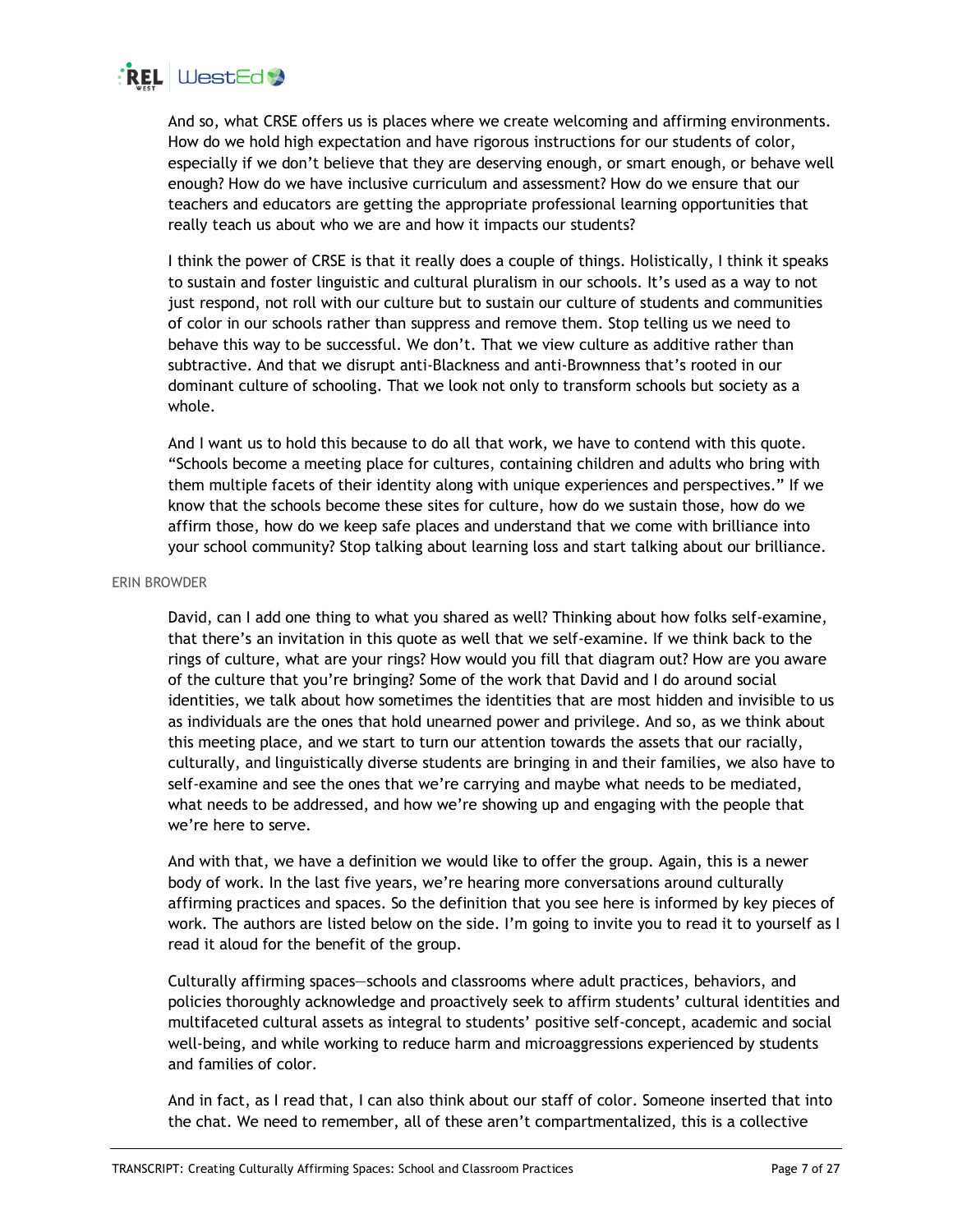

shared space. And so, when we experience a microaggression towards a student, as an educator of color, I'm experiencing that vicariously. It can be a secondary traumatic experience.

Holding this definition here, we would love to get your feedback. How does this resonate for you? What terms stand out to you? What phrases stand out to you? We'd love to get some interaction with you all in the ways that we are asked to treat students from our own community. One thing that we'll talk more specifically about in our second webinar on the policies, practices, and procedures of systems, and schools, and districts, we do want to hold the fact that this harm is not just in individual interactions, that it might be materialized in policies that have unfair or inequitable burden placed on certain groups of students versus others.

Positive self-concept. Social well-being. Do policies equal curriculum? I would definitely say curriculum could be a part of a policy. But I appreciate that. And we invite questions as well. This is a beginning body of work. And so, you all are practitioners, you're in the field, we definitely want to make sure that we're hearing from you all and being responsive. That's the core of culturally responsive approaches. Proactively working to reduce harm, absolutely. This definition somewhat captures our first note in the agenda of defining culturally affirming spaces, what they are and what they

aren't. Because as much as we're looking to validate and lift up the assets of our students, we also need to be mindful of how we contribute and perpetuate harm in microaggressions.

Facilitating conversations about race and culture, defining microaggressions. We're going to offer some language around that shortly. Some of our teachers are afraid of these conversations. Definitely. And the working agreements that Rawlin shared earlier on could be one way of creating a container to engage in critical conversations. Policies is a broad term, interpreted very differently, definitely. People to understand their biases. And we know how much our cultural identities can shape and inform our bias. Thank you all for sharing these reactions, reflections, and what resonates with you about this definition, and clarifying questions as well.

A lot of this work is really getting to know the cultures inside of your buildings. Getting to know the people that you're serving, the adults around you because it's not one-size-fits-all. And so, it's very much a fluid process of being present, again being mindful of yourself, engaging in that critical consciousness work and self-examining, and centering the students and the cultures that are in front of them. As David also touched on, all too often, cultural behaviors and practices are seen as good or bad, and that those associated with other groups of folks that aren't white, that aren't part of the dominant culture, are negative.

In the words of Sonia Nieto, "In many US classrooms, cultural, linguistic, and other differences are commonly viewed as temporary. If they're troublesome, they're barriers to learning. Consequently, students of diverse backgrounds are treated as walking sets of deficiencies, as if they had nothing to bring to the educational enterprise." That's a really big idea, and we all have to sit with that because how often is it that we hear students using language that we invalidate, that we don't see them speaking multiple languages as an asset? Or the different behaviors, if they're playing with their hair, the different ways that they're engaging with each other, that we might be engaging in microaggressions with them.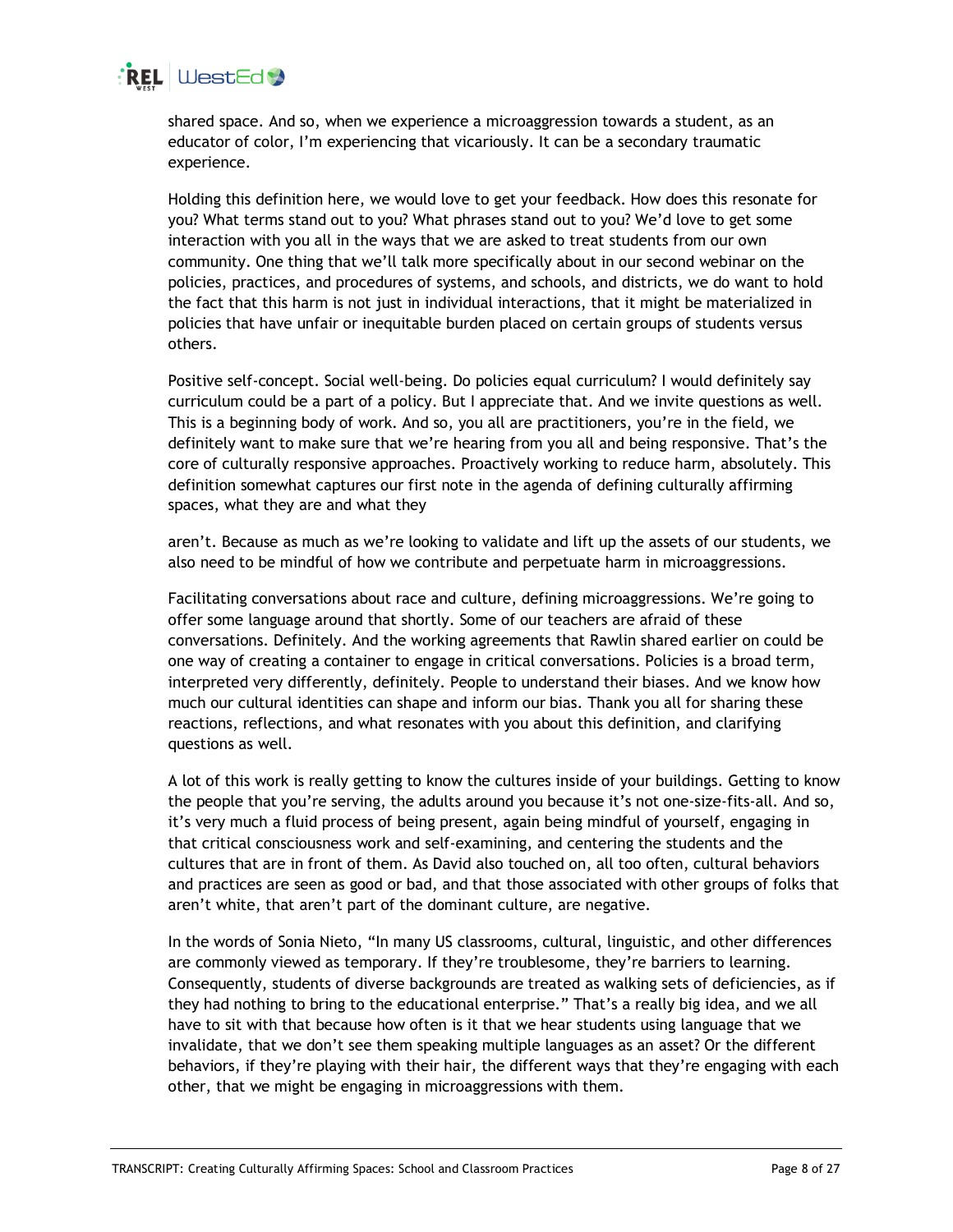

I appreciate all these comments. Just want to turn my face to the chat for a second. I think we have to teach kids how to articulate their thoughts down to TK students. Social well-being lives there. Absolutely. And that we have to also help our educators. Thinking about our work being that we support students and communities, that we address the challenges and systems, and support adult practices that are aligned with the outcomes that we're hoping to achieve. Students need to be their best advocate, and adults need to be willing to listen. Even that as an example, when one child advocates and another does, but one is called defiant and then the other is seen as articulate and able to communicate their needs, there's some work for the adult bias in that space. Awesome, thank you.

As we're going through the definition and starting to put together in our minds what a culturally affirming space looks like and feels like and sounds like, we have some ideas here to share with you. On the left column, you see values and knowledge, and on the other, you see instruction, curriculum, and engagement. In these spaces, we see color consciousness. So we don't have the challenge or the barrier of a colorblind approach, "I see no color." That we name race and its importance, and again our students' worldview and sense of self. We learn what the community desires and wants to sustain through schooling. There's a commitment to sustaining community languages and ways of being while providing access to the dominant culture. And on the right side, we're validating our students' lived experiences, as David mentioned, and we're believing them, we're hearing them. Before we negate, we ask more questions, there's a culture and spirit of inquiry. We're active and socially engaging, connecting to the histories. We teach criticality, reading and writing to understand truth and power, that comes from Dr. Gholdy Muhammad. We enact mutual respect with accountability between students and adults.

In these spaces, we see a different relationship where there's the collective responsibility, so rather than power over, it's power with, that we're all a part of this larger community. And so, there's a commitment to making sure that we're being responsive to the social and academic well-being of students and teachers, and then between students. Because right now, we're talking about adults to students, but students are watching. They know the student that constantly is reprimanded for their cultural behaviors or cultural language. That might even incur that they start to adopt that kind of stratification internally as groups of students, that that student might feel even more shunned because of the behaviors that they're seeing modeled by the adults around them.

Some examples. We talked about these larger concepts, but what are the examples? And as David also mentioned with the culturally responsive and sustaining ed, the practices that we adopt as culturally responsive and sustaining educators are what is going to get us a culturally affirming space. Again, these conversations are not separate.

Here are some examples, and these come from *Teaching as a Cultural Practice*, a book by Dr. Maria del Carmen Salazar and Dr. Lerner. And we will definitely plug a link for that. I highly recommend it. But here, we have setting discussion norms with students and facilitating student conversations that foster critical consciousness. Questioning systems, questioning why things are the way they are, analyzing multiple perspectives, advocating for social change. Incorporating students' home languages, their heritage language, their vernaculars, code switching into instruction and include materials in students' home languages. Ultimately expressing value, respect, and having an asset perspective of students' languages, cultures, and communities. And all of these are action-oriented. It's not a one-and-done. It's through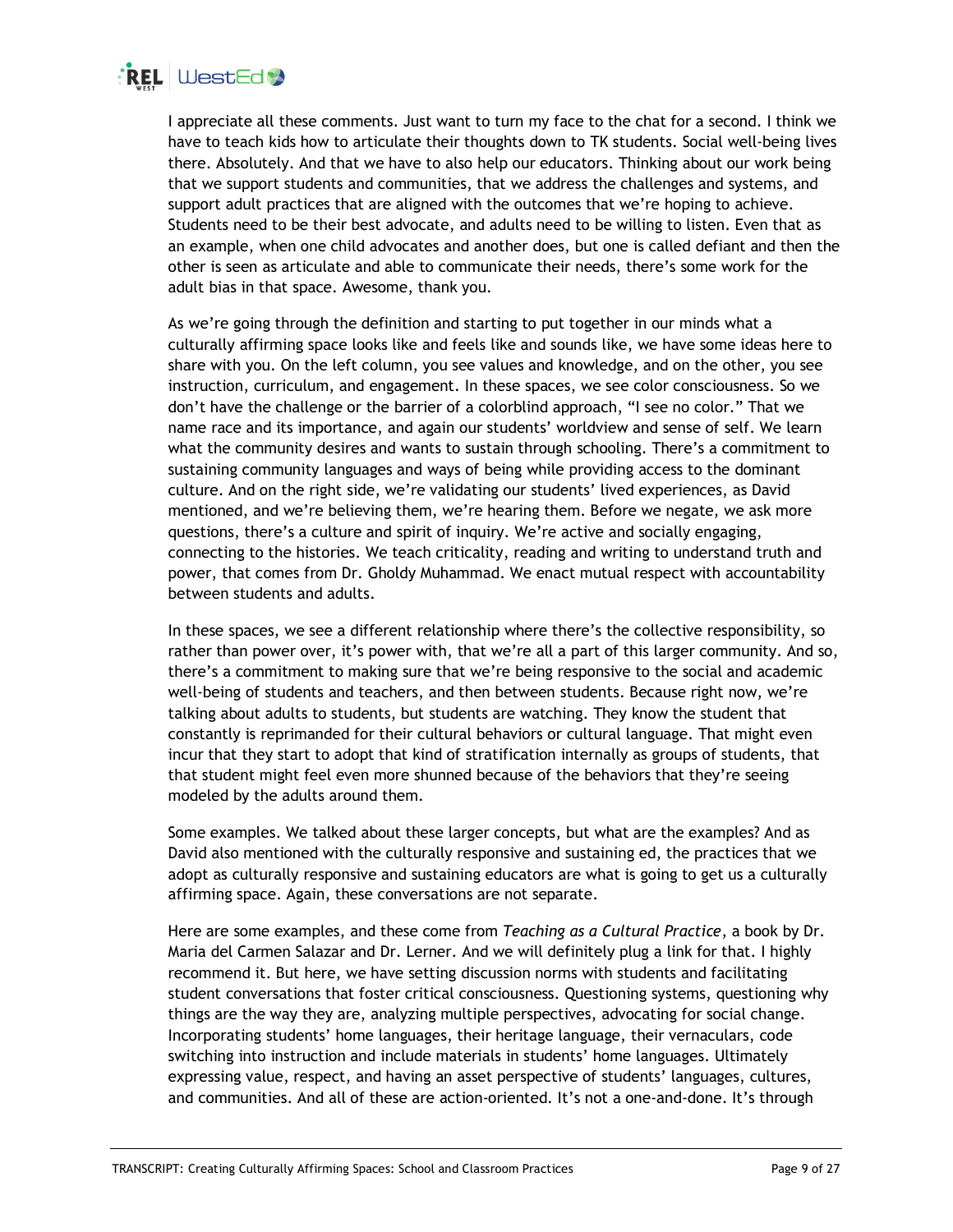

practice, it's through discipline that we really build our muscle and ensure culturally affirming spaces for our kids, and we reduce that harm, and we address it as needed.

David's going to walk us through some information around microaggressions because we have to, again, hold both of these, the vision and what we want, and then also what we need to work to reduce and what we don't want.

## DAVID LOPEZ

Appreciate you, Erin. And I've seen a lot in the chat around where do we start. I want us to hold Dr. Tatum's quote. She says, "It's important to understand the system of advantage is perpetuated when we do not acknowledge its existence." And I often think about how we start there, how we don't take what Paul Gorski calls a racial equity detour. And really one of his principles is heading straight on. We have to start with acknowledging that it's real. And as we said earlier, that starts with believing us when we tell you something's happening to us. We've been saying this for too long for us to act surprised.

So I want to talk a little bit about the ways that shows up in the classroom. There are a couple of things I want us to dive into with microaggressions, but overall, one way I've heard it put is, microaggressions are these constant small cuts that we receive daily that really amount to a lot of harm day in and day out. And I'm at a point in my life where the microaggressions no longer feel micro, they feel really macro because there's so much. I don't know if that's because I'm getting a little bit older or what. But it's like, "Enough." And there are a few things that I want us to hold. There are different forms of microaggressions. The first one that we want you to think about, and start with the self and think of the ways we might be perpetuating these, are verbal microaggressions. Those are comments or questions that are hurtful or stigmatizing to a certain marginalized group of people. Things like, "You're so smart for a girl." We think, "'You're so smart' is a compliment. What do you mean for a girl? What are you saying underneath that? What are you saying about the intelligence of women?"

There are behavioral forms of microaggression, and this is really around the ways in which people behave that are hurtful or discriminatory to certain groups of people. I've been into many classrooms. In fact, when I was visiting classrooms for my daughter when I was thinking about kindergarten, the one thing I always looked for in the classroom was who was raising their hand, and who was the teacher calling on. One behavioral microaggression I saw in countless schools, both as a professional and as a parent, was teachers ignoring the Black students raising their hands and calling on their white students.

There are different types of microaggressions. The first type that I want us to hold is a microassault. And this is, I think, what we mostly think about, and that's around being intentional. When we think about things that are harmful, when we start naming racism, we often kind of start here. What's the intentional thing? "I didn't do anything intentional." That's often why we focus on intent, to sort of disprove that we didn't do something that perpetuates racism. So a microassault is an intentional behavior in a discriminatory way while not intending to offend. So you might make a racist joke and say, "I'm just joking." It's not funny. I know I laughed after that, but that's an uncomfortable laugh. It's not funny. Racist jokes are not funny.

I'm going to move to the third one, the microinsults. And the microinsults are a comment or action that's unintentionally discriminatory. For example, a person saying to an Indian graduate student, "Your people must be so proud." Again, when we're successful, our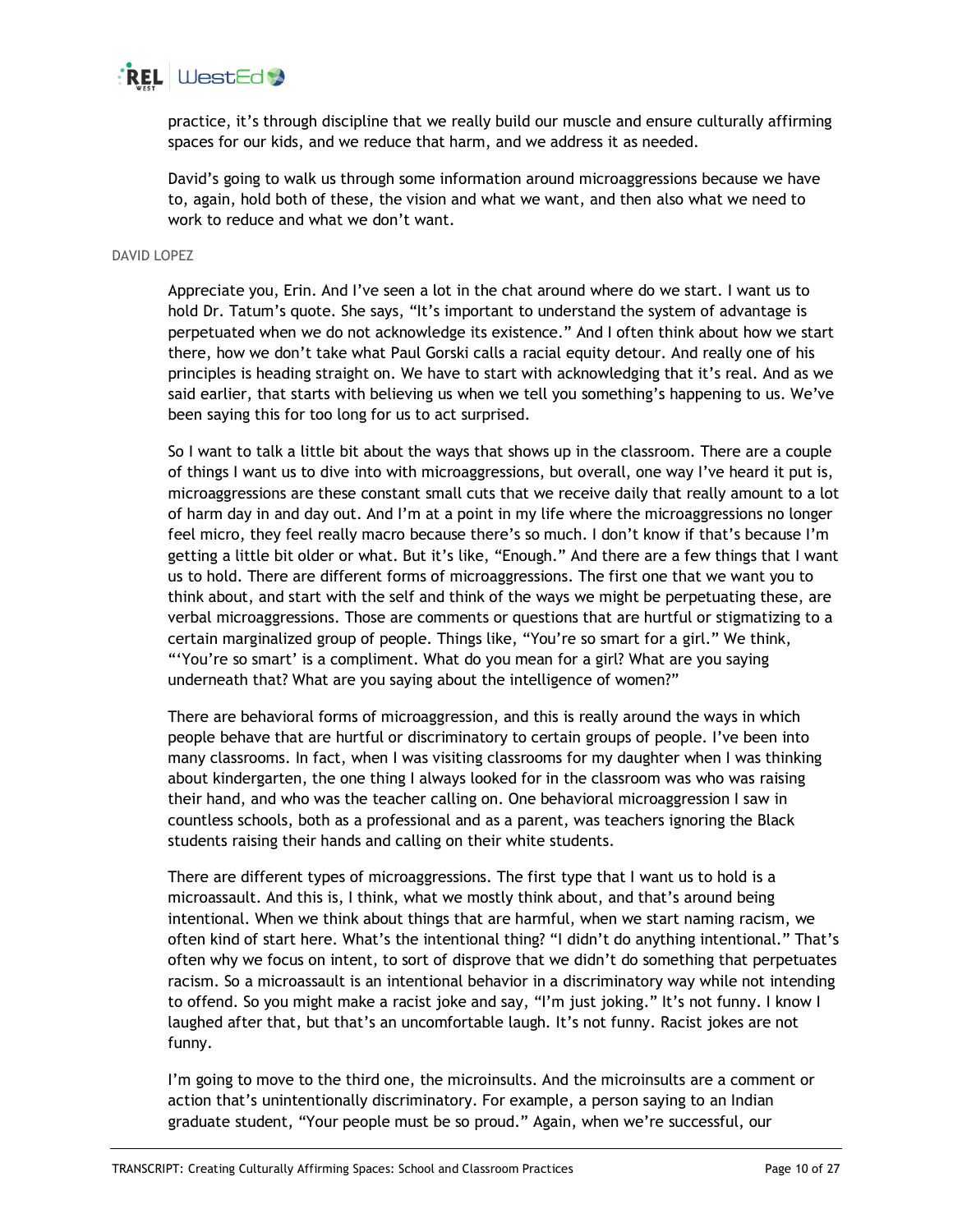

communities, families might be proud of us, but what are the underlying assumptions here? "Your people must be so proud." What are the stereotypes that we're leaning on around Indian people?

Another that I want to hold that I think is so present is microinvalidations. And I'm going to head back to the theme of, "Just believe us when we tell you." When we say we're experiencing racism or offense, we hear things like, "Are you sure it was about racism? How do you know that that was racist? You sure that person isn't just a jerk?" Or the ways in which we deny our teachers and educators of color when we bring up systemic racism. "Racism does not exist in our schools." Right? The ways we continue to microaggress. And again, I want us to hold Erin's point in this conversation that while we're focusing on schools and students in particular, we do it to our colleagues of color as well at all levels.

#### ERIN BROWDER

Thank you, David. We wanted to make sure that we put a pin in this conversation of microaggressions, really showing you what it looks like for students who experience microaggressions either on a daily or regular basis. And a lot of this work is informed by a growing body of work around racial trauma because we see that accumulated microaggressions and race-based stress can really have curbing or detrimental impacts for our students and other folks of color.

There are three columns or buckets that you see here. One is internal devaluation, another is assaulted sense of self, and the other is internalized voicelessness. And I invite you, as I read through these terms and concepts, to think about…and it's likely that you'll think about an experience that you might have or how we see these behaviors in the students that we serve and the families that we serve.

*Feelings of unworthiness or undeserving, feeling unaccomplished or that they have little to no talent or skills, having low self-esteem and confidence, having an unhealthy worldview*. I know for myself, when I would work in high schools and middle schools, you'd hear frequently, "Miss, I only live for today. I can't think about a year from now." What is that saying about all of the ideas and notions that might be poured into this child or what they're consuming or absorbing from the world around them that they can't envision themselves a year from now?

*Inability or struggle towards goal-setting, narrowing sense of time, increased arousal, and mistrusting*. And these are not prescriptive; these are all examples and indicators. We might see that one day they might change, in terms of they might be fluctuating behaviors that are associated with these.

*Internalized voicelessness, not speaking up for themselves, limited demonstration of agency*. *Appeasement or fawning*, we call that people pleasing. *Limited emotional expressions*. We have to know what this looks like so that we can also be aware. With awareness comes openness. And we can start to, again, looping back to that self-examining "In what ways am I contributing to that? How am I addressing that? How am I supporting my students there?"

We're not closing out this first part quite yet, but we wanted to make sure we offered words from the field because we're experts, we're practitioners, but we're part of a larger community of folks that have been doing this work for decades. And so, it's really important that we lift them up because we are standing on the shoulders of giants. Here, we have this quote: "Culturally responsive teachers build bridges between students' cultural assets and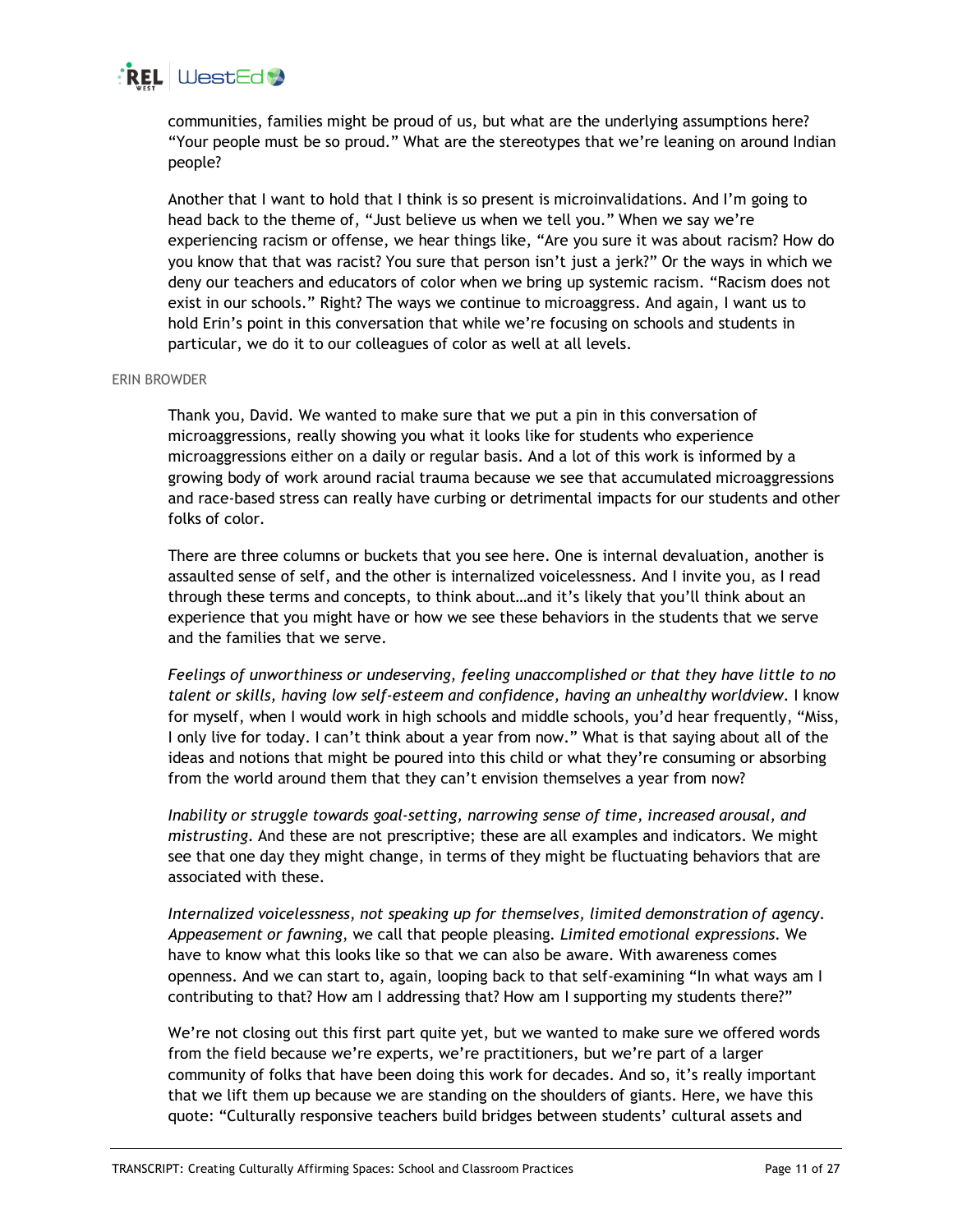

instruction in ways that affirms the identities and cultural backgrounds of their students and minimizes the occurrence of harm and microaggressions." Again, that theme is coming back up for us.

As we move into a final reflection of part one, I invite you to hold the two ideas of, we want to work towards, we want to be proactive in our affirming, and then we also want to be mindful in the reduction of behaviors that are associated with causing harm and microaggressions for our students of color.

#### LORI VAN HOUTEN

So that was a lot of information to take in in a fairly short amount of time. And as we transition to our panel discussion, why don't we just take a minute or so to reflect on what you've heard about culturally affirming spaces, the definition, what they are, what they aren't. Take a few notes if you want. But let's just think about what you've learned and what you still need or want to learn, and in particular, what you might look for in the panel discussion. Just take 20 seconds or so and think about that, and then we'll move right into the panel discussion.

OK. Take a deep breath. We're moving into the panel discussion on making schools and classrooms feel and be safe by creating culturally affirming spaces. As I mentioned earlier, our panelists include Dr. Ayanna Cooper, Marco Cenabre, Brian Knowles, Dr. Alexis Patterson Williams. We'll be posting some links in the chat to their work and other important resources. And we'll reopen the chat. It should be open and available to you. My apologies for the earlier chat post. You can post your questions in the chat. If we have time at the end, we'll get to as many of those as we can. Erin and David will serve as our facilitators for the panelists. And with that, I'll say a huge thanks to the panelists. We're really just so grateful that you're here to share your knowledge and experience. And we're going to start with personal introductions. Each panelist will have a few minutes to introduce themselves, and as they do that, they're going to answer our first question, which is, why is this work important to you?

And with that, I will turn it over to Dr. Cooper to introduce herself.

## DR. AYANNA COOPER

Thank you so much. I'm Ayanna Cooper. Good morning, good afternoon, good evening from wherever you're logging on from. I am an educator, author, researcher, and civil rights activist for students in the K–12 setting who are learning English as a new language in school. And so, I'm just so honored to have been invited to be on this esteemed panel and share a little bit about the work that I do. And that first question… This has just been such a great conversation. Why is this work important to me? Well, number one, I approach the work from a civil rights perspective. When I was 5 years old, I had the pleasure of playing Rosa Parks in a school play, and that's never left me. So I knew early on how important the civil rights were and justice for all people.

And so, when I'm working alongside school leaders and leadership teams, and we're supporting their students who are English learners or multilingual, I'm really looking at what their experiences are like, and also the experiences of the teachers who serve them and the school leaders who are leading those schools. A lot of what we've already talked about so far begins to surface, if you will. We're not inclusive and equitable just because we might have a welcome sign in multiple languages. We like the welcome sign, but it's more evident in our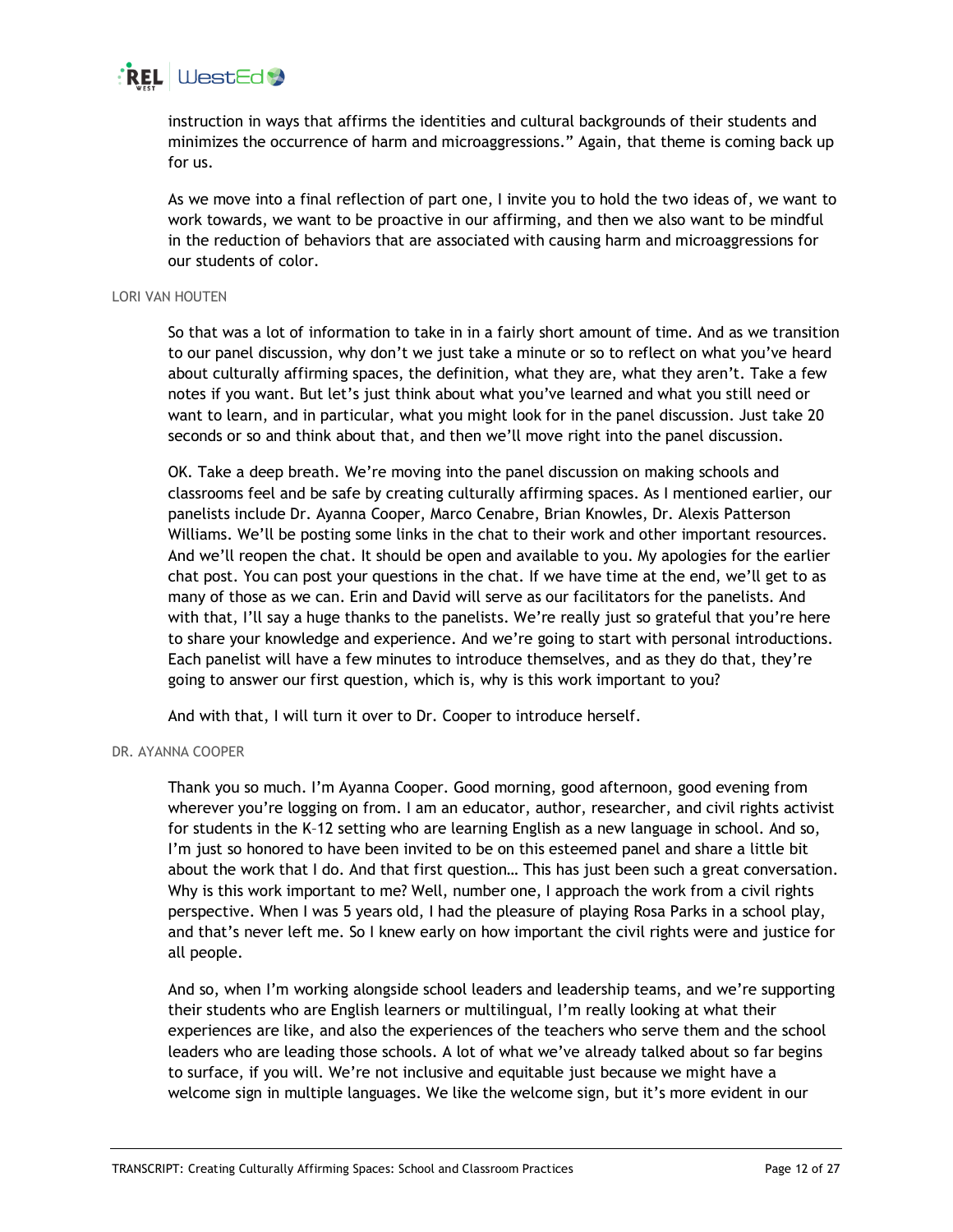

practices and lived experiences of the students that we serve. And so, I hope to talk a little bit about that later on. So thank you.

#### MARCO CENABRE

Hey, all. My name is Marco Cenabre. I teach high school English at New Haven Academy. And why is this work important to me? There are many reasons. That's quite the question. First, it's personal. I was born and raised in the community in which I currently teach, and I'm a product of the district in which I teach. I'm a product of a science class in middle school with 11 longterm substitutes, while simultaneously, I'm also a product of a teacher who taught me civil rights and justice in first grade. Both these experiences impact me and have influenced me in ways that, even as an adult, I'm still reflecting and coming to grips with. To be real cheesy, I do believe in the power of education and wielding it in order to make a more just, fair, and therefore intelligent [0:56:34].

The work is important because I do believe change is more attainable than ever. A really tangible and small example, for the first time on a calendar as a district, we celebrated Indigenous Peoples Day in contrast to Columbus Day. I grew up my whole life working on Columbus Day, and I finally took a day off for Indigenous Peoples Day to reflect and whatnot. So there are ways in which I believe change is more attainable than ever. And finally, I believe in consciousness, critical reflection, justice, and civil rights, especially for the Black and Brown communities, is an investment for us all. We all benefit from liberation. So I believe this work is crucial.

#### ERIN BROWDER

Thank you, Marco. Brian?

#### BRIAN KNOWLES

All right, peace and love, everybody. My name is Brian Knowles. And I arguably have the longest title of all time when it comes to a job title. I'm Manager of the School District of Palm Beach County's African, African-American, Latino, Holocaust, and Gender Studies. Again, just like Brother Marco mentioned, this work is personal. That's where it all began, and that was my impetus of entering education. Going through my K–12 experience, I hated school. I did not like school. It was a place where it wasn't culturally affirming, now that I've learned what culturally affirming is. I didn't see myself in the curriculum, I didn't see where my culture, my vernacular, the way I spoke, the way I dressed, the way I wanted to wear my hair was even welcome. It was a space where you were going to fix me as a Black child through assimilation and conformity. Therefore, it's personal.

In addition, as a Black man, when I walk away from this work, I don't have the privilege to walk into an enclave where I'm no longer Black and have all the adversity that is associated with that. So it's my survival. In addition to my survival, I have a daughter within this current educational system, and I may have grandchildren in this educational system. Therefore, I want to create sustainable change not only for my survival, but as I survive infinitely and internally, through all of my seeds. So that's why I'm here, and I would like to expound on that more. Thank you all for allowing me to share space with such dope individuals. Thank you.

#### ERIN BROWDER

Thank you, Brian. And last but certainly not least, Dr. Alexis Patterson Williams.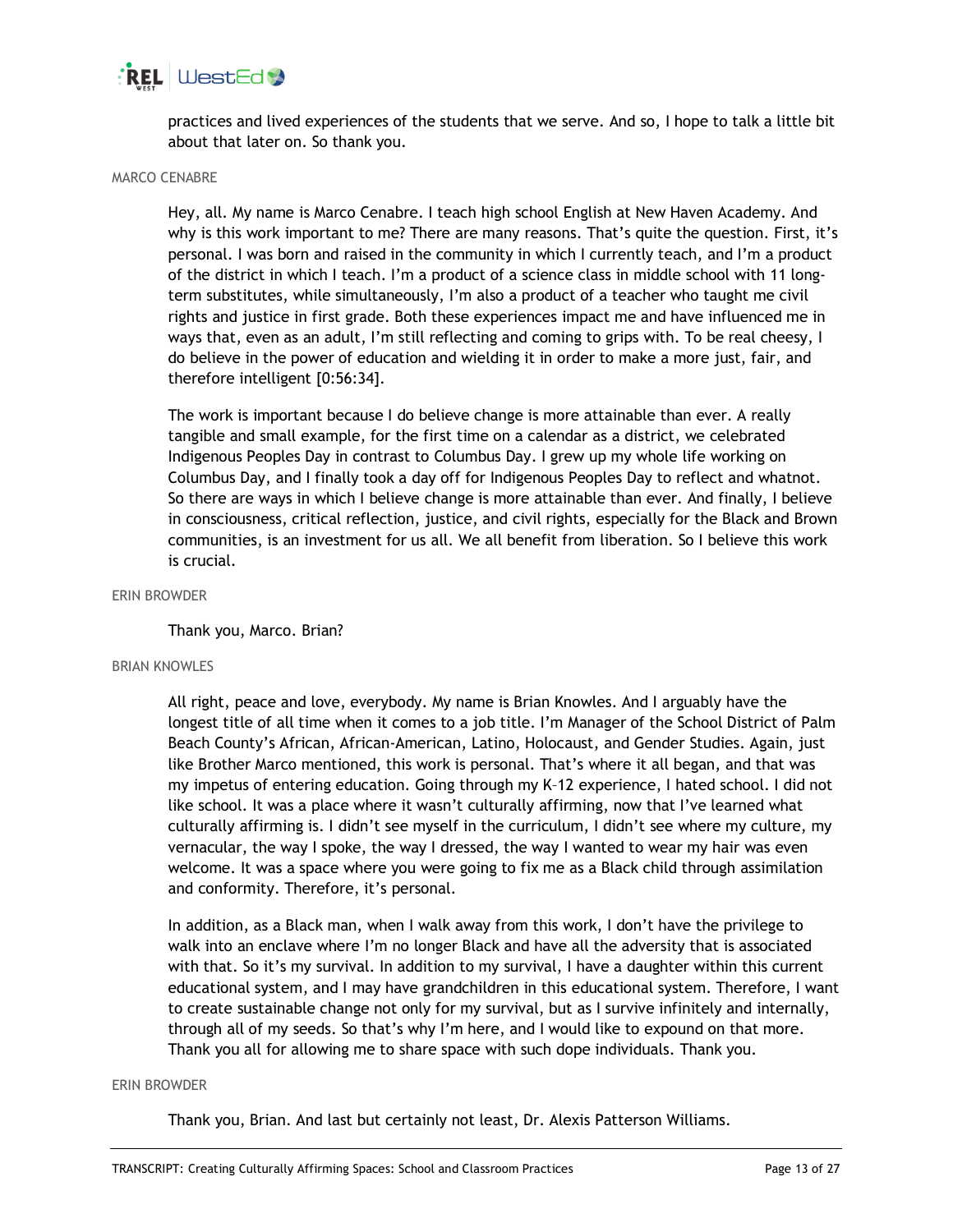

#### DR. ALEXIS PATTERSON WILLIAMS

Hello, everyone. My name is Alexis Patterson Williams, and I am an Associate Professor of Science Education at UC Davis, but I'm also a former classroom teacher in Oakland Unified School District. I worked an after-school program and supported intervention instruction for elementary students as well. And this work, as Marco and Brian have said, is deeply personal. And that, I think, is deeply troubling that, for both Brian and Marco as well as myself, that we came to understand the injustice of the school system as children. And I think that, for me, is why this work is so important. Because schools are both sides of oppression as well as opportunity. And it's mind boggling to me how schools coexist as both spaces; that for different students, they experience schools as these different things. And sometimes, the same student can experience them as both as they go from classroom to classroom. And it just ought not be the case that many of our folks in the chat said that students ought to advocate for themselves. It must be, but it ought not be the case. And I think that's why the work is so important, because schools are compulsory, which means our babies have to go to places that cause them harm, whether it's intentional or not. They have to sit in places where harm is happening to them. And so, the work is deeply important to me because I don't believe that teachers wake up in the morning thinking about how they can create harm for children. Nevertheless, it's happening. So for me, the work is, how do we support teachers in understanding what is happening in the classroom, whether it be theirs or the one next door, and how do we create just and transformative learning experiences for the babies that have to be in our classrooms? Thank you, and I look forward to the conversation.

#### ERIN BROWDER

And so, we're going to ask that our panelists go in order, share their responses, and then we invite you all to build on the responses from other folks as well as pull out pieces that you might have observed in the first part of our discussion. In your line of work, please share an example of what culturally affirming practices look like in classrooms and/or schools. And we want you to spend some time sharing more about what is the impact of these practices on students. What have you seen happen for our students?

#### DR. AYANNA COOPER

OK. I was kind of thinking of this analogy of how geese fly together and figure out who's going to go first and the rest…they just support each other. Guess I'm at the head right now. In the work I do, working with students who are identified as English learners, they're approximately 10% of the US K–12 population. That's about five million students. So our classrooms are becoming more culturally and linguistically diverse. It's kind of setting the stage. When you're thinking about those affirming practice, you first have to start with who's in your school community? Who are the students? What are the languages represented? And I just want to call out the top six right now. If anyone's on the call, and you speak these languages or these are your mother tongue, please let us know in the chat. I like to acknowledge linguistic diversity.

Spanish is the top language, followed by Arabic, Chinese, Vietnamese, Somali, and number six is Haitian Creole. And I, myself, am quad-lingual. I speak four languages. I speak northern because I'm from Boston; I speak southern because I've lived in Atlanta for over 20 years; I speak English; and I am fluent in Ebonics and can code switch at will. I just wanted to call out my languages there.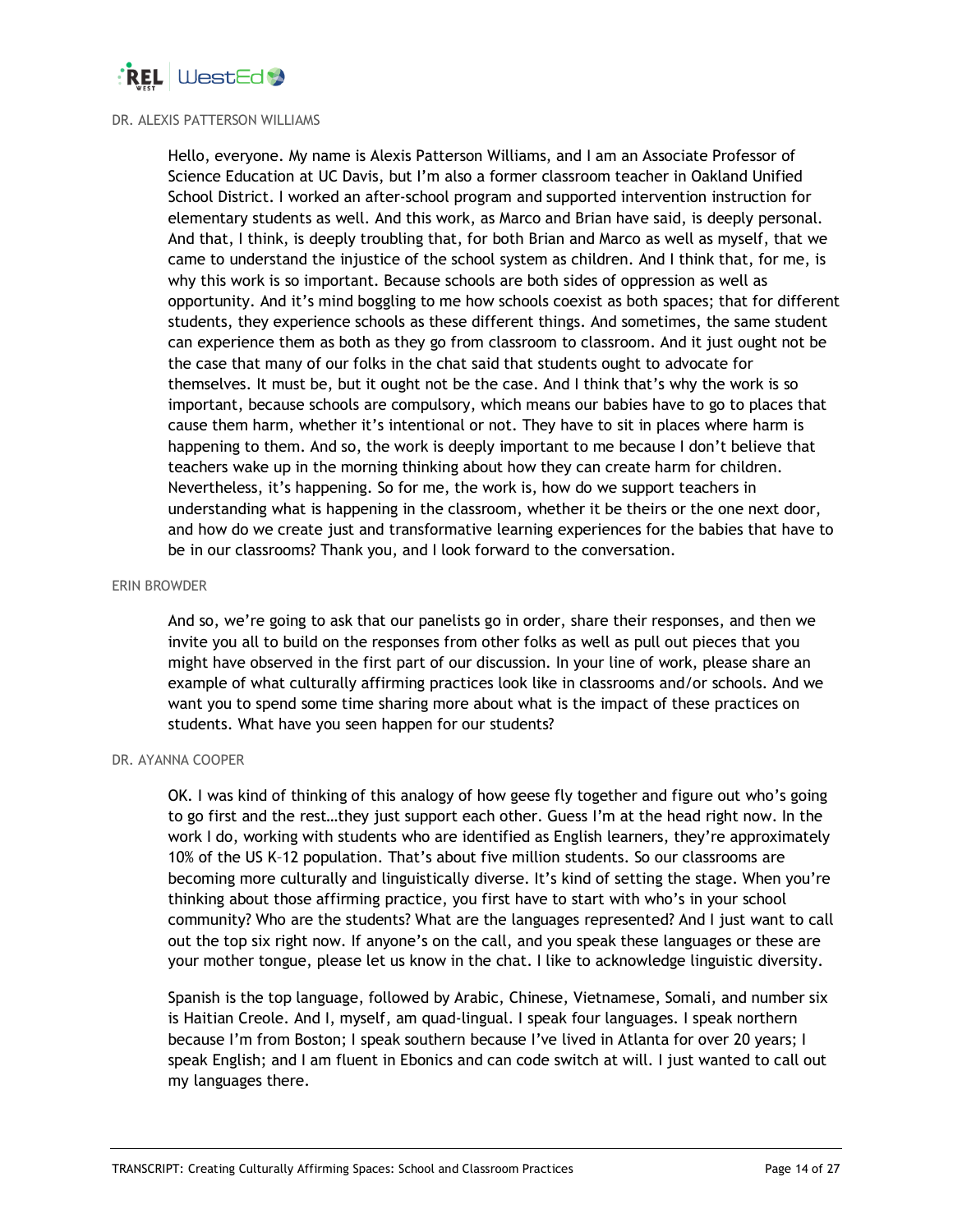

Really thinking about how communities are, number one, acknowledging that school in and of itself is its own culture. If you're familiar with Hall's definition of culture—it came out in the 70s, we have surface culture and deep culture, and he uses this iceberg image. And so, I've been really doing some work around this iceberg, what we see in schools. There's surface school culture, but there's so much deep culture. And I don't hear us talking a lot about that. We're saying, "Students have a culture, teachers have a culture, that's it." I'm saying, "No, no, no. School in and of itself has its own culture, and we first have to acknowledge that."

Also, I heard earlier on the call the idea of students experiencing school differently depending upon who their teachers are and how they view them. And so, that saddens me, too. You could have a completely different experience if you have supporters and educators that are forming who you are, your language, your identity, versus those who are not. For me, thinking about linguistic equity, it would be regardless of the program models offered in schools, your language, your race, your ethnicity are welcomed, validated, and included. Because there's a lot of work now around DEI—diversity, equity, inclusion—now, it's the catchphrase. I'll give us diversity. We're diverse because I'm a Virgo, and you're a Sagittarius. I'll give us diversity because I'm a pescatarian, and you're a vegetarian. I'll give us that. But we are not equitable. And we are definitely not inclusive. So we have a lot more work to do there.

There was a direct message to me about the welcome sign in multiple languages. Thank you so much for that. I thought it was worth sharing. Yes to welcome signs in multiple languages. We need more of those. However, I would want to know more about how that welcome sign is actually lived through the experiences in that learning community. So I hope that that helps to start the conversation. And I'm going to go ahead and move out of the front.

#### ERIN BROWDER

Dr. Cooper, do you want to pass the mic?

## DR. AYANNA COOPER

Oh, I love it! Yes, I am going to pass the mic. That's a shameless plug. I'm also serving as the Series Editor for *Language Magazine*, and it is called Pass the Mic. And in that series, we elevate articles that focus on Black and Brown children, their experiences, their educators, their language. So thank you for that shameless plug.

## ERIN BROWDER

Brian, if we can hear from you. And Lori also added the prompts to the chat, both for the panelists but also for our audience so that you can remind yourself what our panelists are responding to.

#### BRIAN KNOWLES

In my line of work, what does a culturally affirming practice look like in a classroom? I'm going to kind of start off with a story here. One of the things that I do in my current role is I try to stay close to the ground. Even as I develop a curriculum…one of the first things I do is I develop a curriculum and I go in and teach that curriculum. I'm going into the classroom and make sure it's engaging because I find the most valuable set of data that we have is our student feedback. Because in education, we're too accustomed to looking at the quantitative data, looking at test scores, assessments, and what I call a measurement of intelligence that are created by oppressors first of all. So we're looking at our student feedback and understanding that.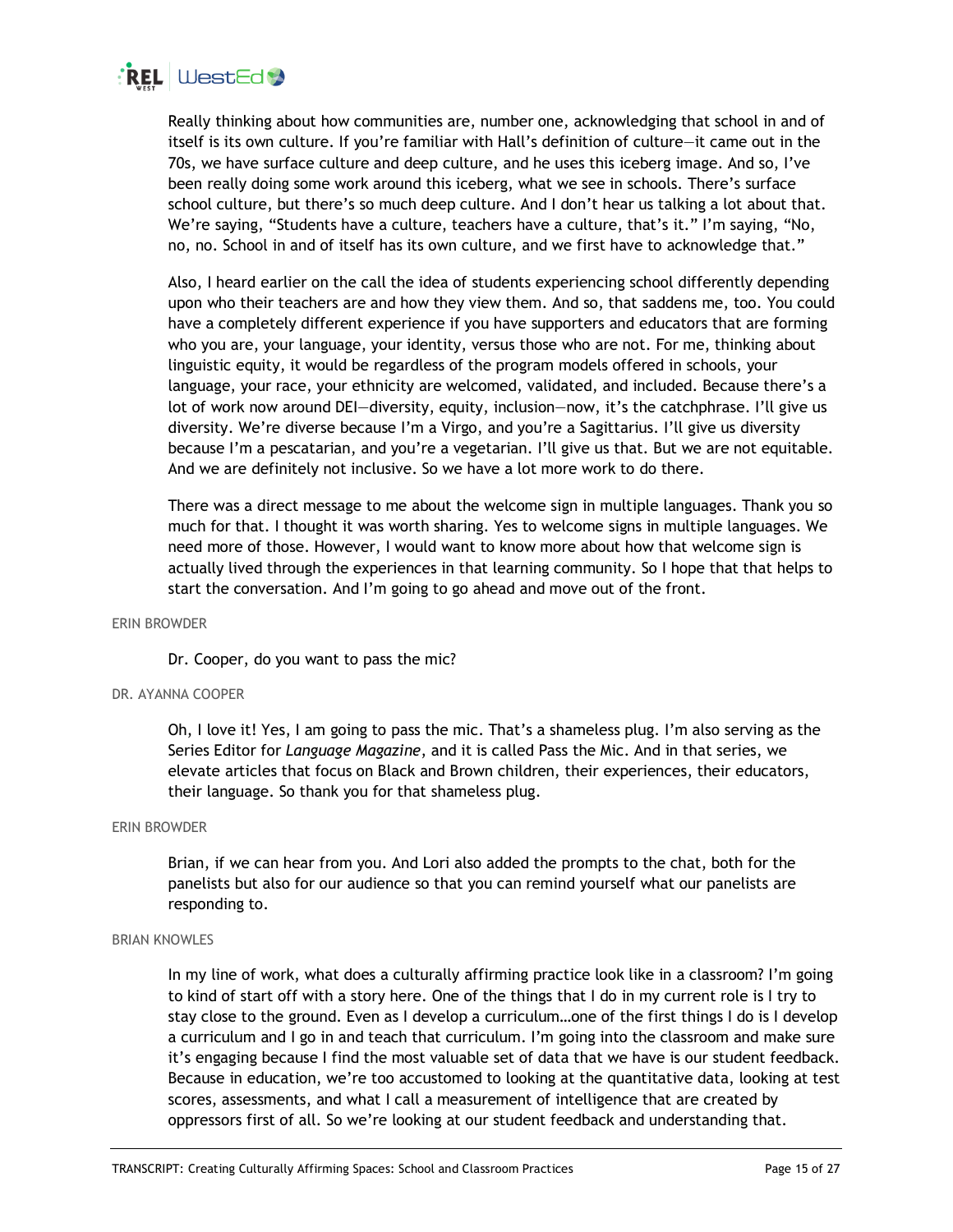

Going into a classroom, one of the teachers had a classroom full of Black students and brought in some Black history fact—the first Black man who had a playbill at The Met in New York. And the only response that she got from that group of students was, one of the students said, "What are you talking about?" Everybody sat in silence, everybody was disengaged. Because we have gotten to a point when it comes to cultural relevance, cultural responsiveness, where they almost mean nothing because we overuse it so much. Equity, diversity, multiculturalism, inclusion, all those things. Like Ayanna said, they're all just key terms we automatically go to at some point.

The reason I said that is, we kind of approach culturally affirming practices and culturally relevant practices, I'm going to say, within my district, because you said something really interesting, Dr. Cooper. Individual school sites have culture, and whole school districts have a culture. And I have a culture within my district where we have blanketed approaches to cultural responsiveness when it comes to our instructional approach and how we address things. Without recognizing…when you take a particular group of students… We have a group of Black students, and we think this is the one approach that's going to work for all Black students without recognizing the diversity that comes within Blackness or understanding that across the African Diaspora, we got our brothers and sisters from the Caribbean, we have some who are Latinx, even right here in our country. From a Black man from South Florida, I'm going to be almost very different culturally from somebody from California or Boston. The way I speak, the music I listen to, even some of the foods that I eat are going to be different. So the approach is not a blanket, but we have a habit of doing that sometimes.

So I think what an example of a culturally affirming practice is, one of the things that I did following a teacher is I made sure I engaged the students by centering their voice. I think the most effective culturally affirming practice is developing relationships with your students, getting to know your students, and understanding what their interests and experiences are, and centering them within the classroom before you set up expectations and procedures. Before I start lesson planning for what I believe is culturally relevant content, I want to incorporate the interests of those students, I want to incorporate the experiences of those students, and I also want to get to know those students and understand and identify their individual strengths, talents, and gifts that each one of them has, and design my instruction, and design the processes and procedures around that as opposed to creating this one kind of homogenous approach to approaching culture within a classroom.

Once again, we have a habit of looking at data and looking at all this research and what Dr. Such-and-Such said. And those are all dope. It's incredible. But the most important piece is to have data, research, or anything you're going to have, is just having those conversations and building authentic relationships with those kids, understanding their communities, and getting to know their families within the whole process. I'm going to pass the mic on to my sister, Alexis.

## DR. ALEXIS PATTERSON WILLIAMS

You know what? I was sitting here thinking, "He said everything I wanted to say." But I'll put my flavor on it. Thinking about this question about what does it looks like to create a culturally affirming classroom, I do think we have a tendency to want to pull out the lessons that incorporate critical perspectives, that have social justice orientations, and I think those are important. And I think it is also important to move beyond the superficial integration of putting Snoop Dogg's name as the CD that the person purchases in the math problem to deeper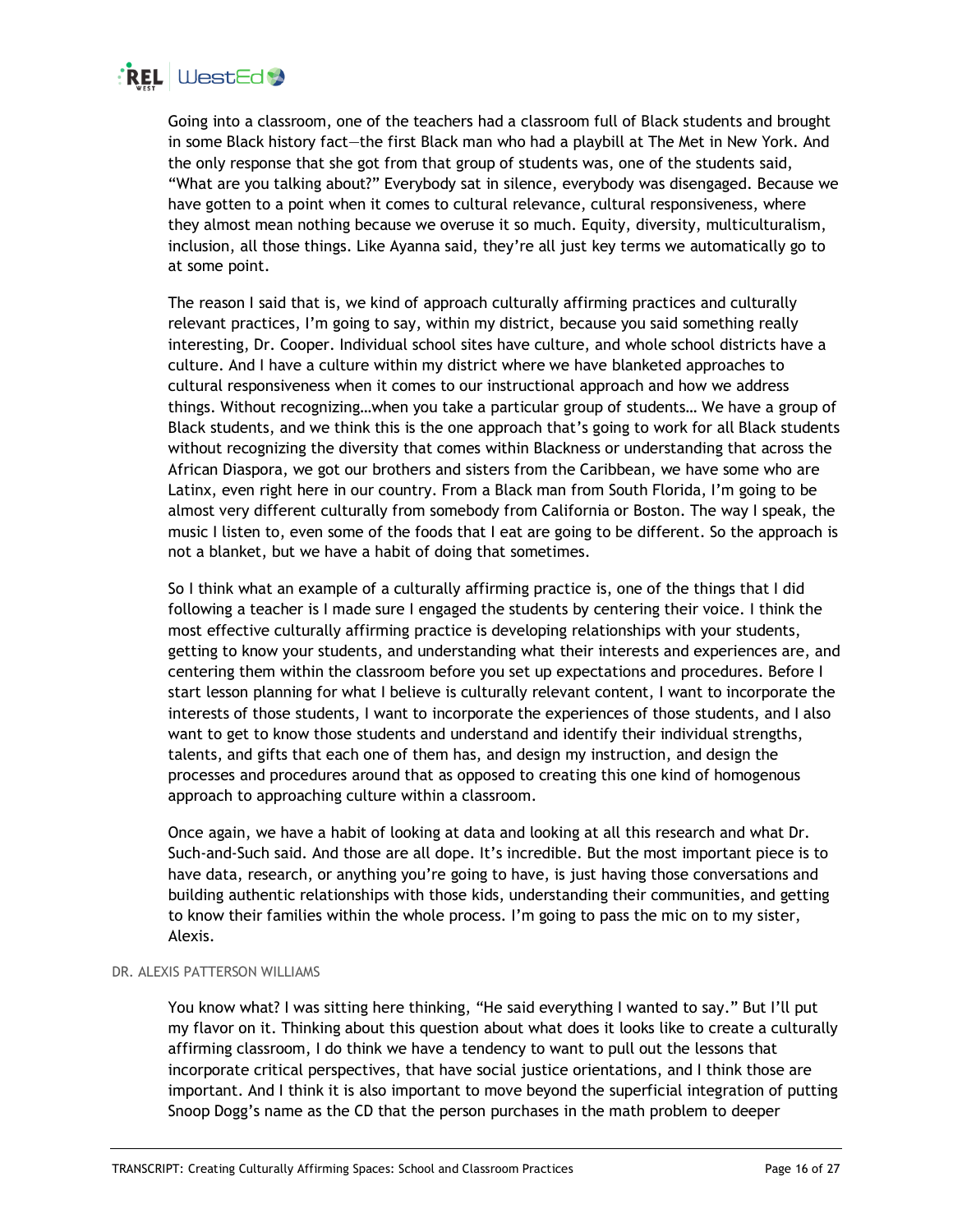

culturally relevant content focus or foci in our curriculum. I think that's super important, and I think oftentimes, when we think about culturally affirming and culturally sustaining, for me, as someone who's in teacher education and curriculum development, my mind often goes to, "Let's create a lesson, let's create a unit," and yes, let's do that. I'm not saying let's not do that because I do think that that's uber important to integrate culturally affirming approaches into our lessons and our curriculum content. However, if we don't know who our students are, how do we know what is going to be culturally affirming for them? We can't look and see Black and Brown faces, or particular racial and ethnic demographics, and then think we know our students. Our students are nuanced and diverse regionally, neighborhood by neighborhood. What matters to them is going to be different. Also, we need to check in with families and communities because they have goals for their students that go beyond ours or the district- and state-identified standards. How do we weave all of that in there? How do we know our students in these deep, robust, and rich ways?

I think there's a macro and a micro approach. The macro is like the content. But there's also a relational way of approaching it. I also think we have to consider our students developmentally and how do we center where they are, and what their needs are, and make that a part of the fabric of our classroom. My coauthor and sister scholar is Dr. Salina Graham, a veteran classroom teacher in Southern California, and one of the things that I love that she does in a middle school science classroom is, every Monday, she has a topic that she centers. And she picks a song where that theme is highlighted, she does instruction around it. So she might do instruction around depression; she might do instruction around issues of centering students who have an LGBTQIA identity—What does it means to come out and to have this identity? She may pick up topics around sexism and gender discrimination. So she picks these topics. Every Monday, she's got a different topic. And for years, parents would say, "What does that have to do with science?" But without creating trust, without our students being seen and known in a space, there's not a capacity to do the deep, critical work that we're asking teachers to do in critically affirming spaces. So we have to lay the foundation of getting to know our students, one, so that there's capacity to do deep, critical work, so that they can trust us and respect us and want to hear what we have to say. I'll stop there because I can go on forever, and I'll pass the mic to Marco.

## MARCO CENABRE

All excellent points. A few things stand out to me. One, just the comment—DEI, CRP, CSP. There are so many terms out there, like it was raised before, it's almost become meaningless. Even a term like culturally relevant—without learning relationships or with kids, then relevant to whom, exactly? How did you come to that specific determination? And like Dr. Cooper was saying earlier, schools have their own culture. So if you don't forge meaningful relationships in a consistent way with students…not just, "Let's do this one-off lesson on history during Hispanic Heritage Month and then proceed to do all our work 100% in English for the rest of the time." If we don't find meaningful ways to truly [1:15:37] culture, then affirmation isn't necessarily there. But just some specific strategies, even in a classroom.

A tradition I have every Monday and every Friday is sample questions. Today's question was (well, it was on Monday), "What is a meal you will always remember, and why? Think about that. I'll go first. Now, everyone share." And what comes out are the answers that really bring out people's culture. And it was simple. But in order to get there, you had to establish the trust. One, you have to invest your structured time. It's not just like, "Oh, wait, we're going to do this check-in one time ever, and then all of a sudden, we're going to go straight to the exit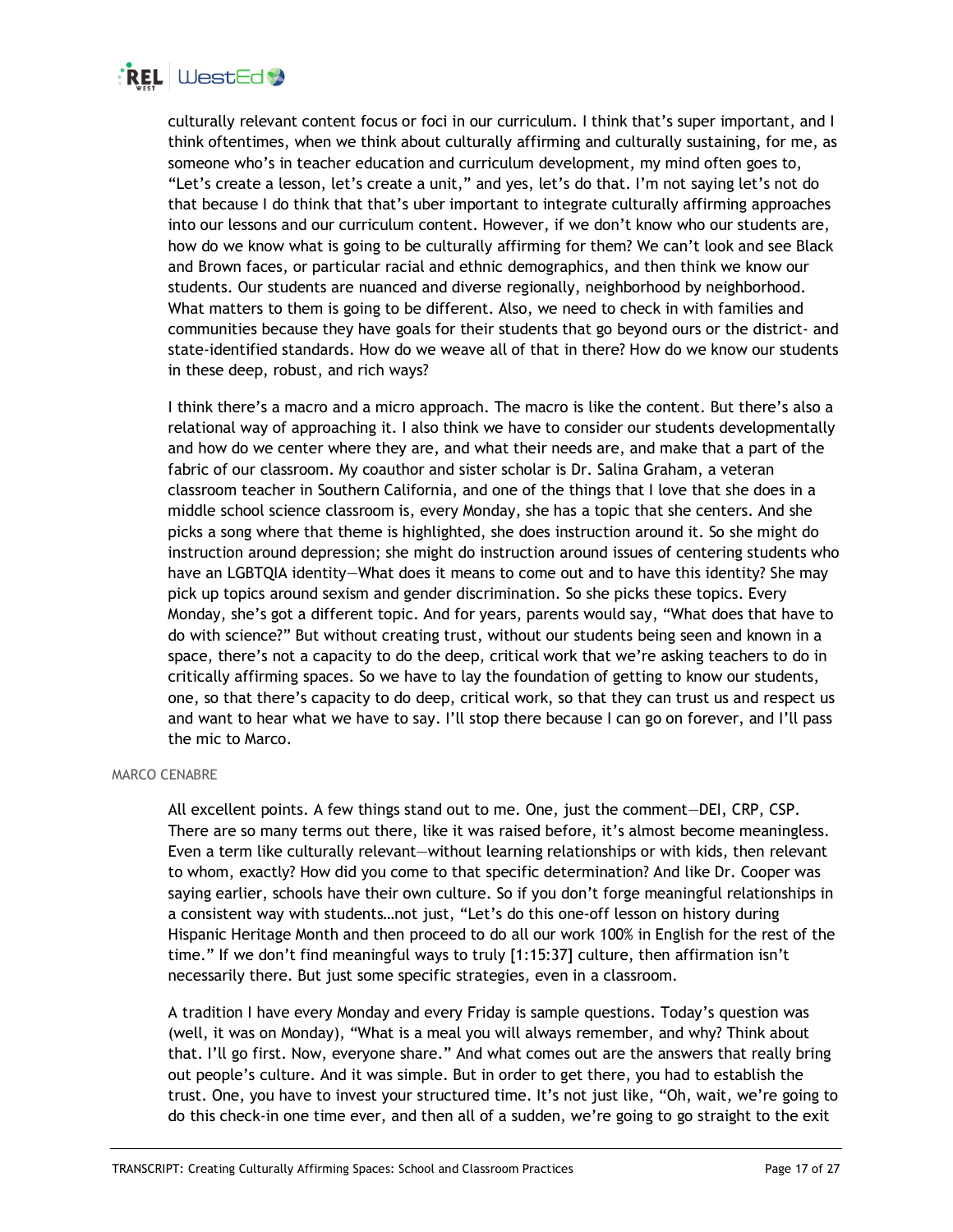

ticket and do this stuff." You have to invest your planned time and put actual work within the schedule that's there. And with these consistent questions in a class culture, and in even better worlds, a school culture, getting to know each other and being curious and open to learn from each other is something that we do.

In order for culturally affirming practices to be implemented, that has to be there. Otherwise, it comes as these one-off things, or students who sit in silence, or the microaggressions, or straight up aggressions that do happen because if you don't implement those practices and experiences of trust and build that community, then culturally affirming practices can actually be harmful. So just to raise everything from before, you have to understand who your students are, you have to get to know their families. You as yourself as a teacher and administrator also have to be open. Because if you don't model being open, then your students won't either. It's that simple. You have to engage in the work and also just be there. That's all.

#### DAVID LOPEZ

Is it all right, Erin, if I jump in with the next question? So it's already a lot. I'm like, "Where do I even go?" because you've already offered us so much. But in many ways, I'm always amazed at the ways in which educators, in particular, educators of color, start with that personal work. It can both be from an affirming perspective. Marco, you offered both affirming and, I would argue, assaultive. Dr. Cooper, you talked about your experience being Rosa Parks. Brian, you talked about, and this one really stood out, that this is about my survival and the survival of my family in connection to Dr. Williams telling us that, "We don't have a choice. We've got to show up. Our parents will go get locked up." We have to be there, whether they're harming us or not. Connecting that to survival.

While you offer so many different affirming practices, there are a couple of things that I want us to all hold and hopefully can speak to a question that I'm going to ask. The first is around school cultures. I agree that schools all have their own cultures. But I also want us to hold, as we think about the work that educators have to do in our call to action earlier, overwhelmingly, who gets to dictate what that culture is? And the ways in which those beliefs that inform our cultures are codified or enacted in practices, procedures, and policies at the school and district level. Brian, you also brought out the piece around the district cultures as well.

As we think about who has the power, historically and presently, to create what those cultures are…and the reason I want to highlight those pieces is because we have to then ask, "Why aren't our students being affirmed overwhelmingly, in particular, our students of color?" You also offered around relationships and assessments. Brian spoke about assessing from our students' points, which really connected to building relationships for me. That felt overwhelmingly as a practice. I'm wondering if you can talk about what is the personal work that educators have to do to build those healthy relationships?

I've heard countless teachers that get to know, and it reaffirms their deficit perspectives of our students and communities. I'm wondering, what is the personal work that educators have to do so when they engage in this relationship-building and getting to know students, that it turns into an affirming place? Especially, I'm overwhelmingly seeing our chats talking about white educators where we talk about cultural dissonance. So what is that personal work that we have to do as educators to build relationships and for those to be positive and not harmful,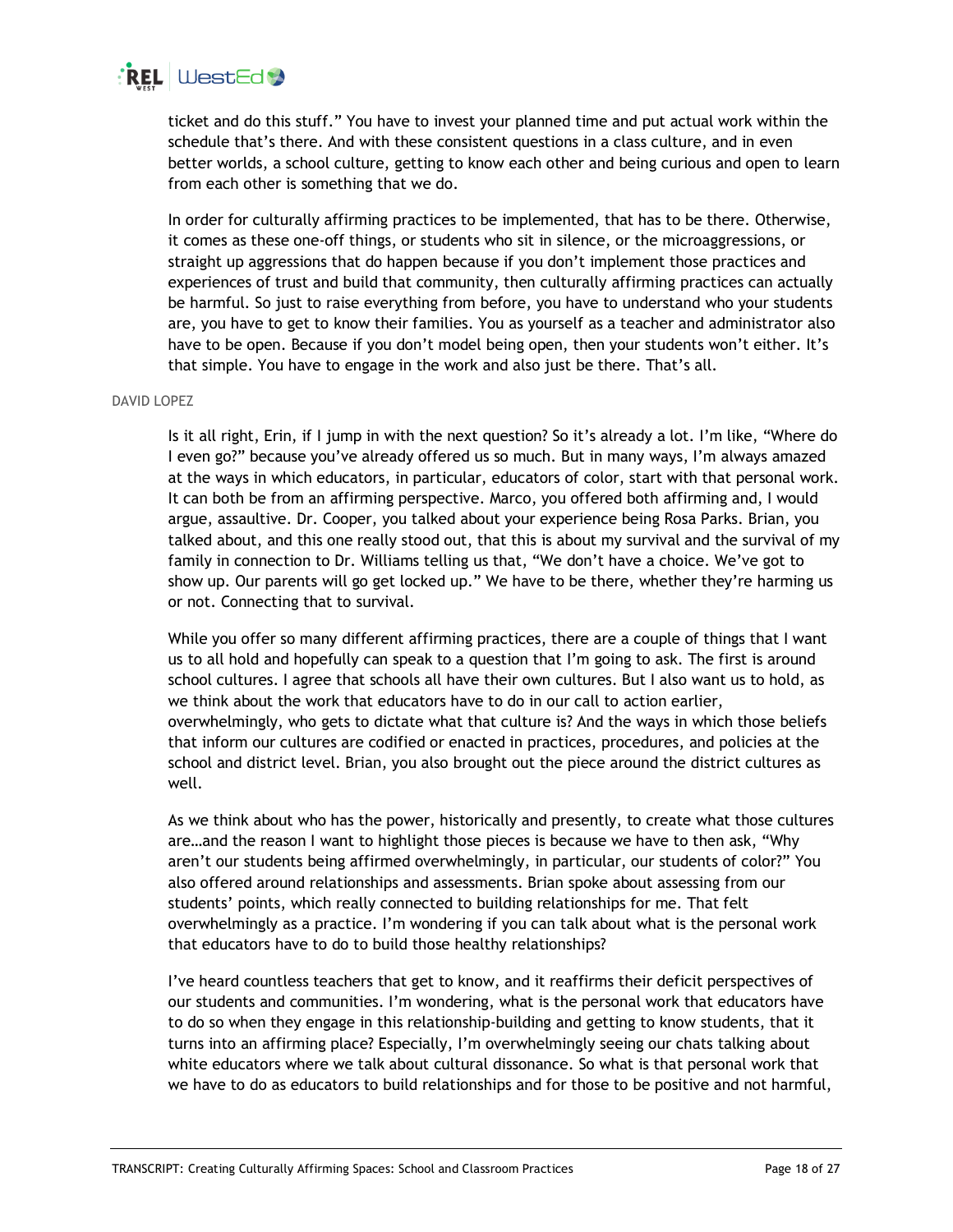

so we're not at survival mode but thriving consistently in our school buildings, since we have to be there? That was a lot, did that question make sense?

#### DR. ALEXIS PATTERSON WILLIAMS

If there's not a particular order I'll go ahead and jump in, Dr. Cooper, unless you want to be the lead goose.

#### DR. AYANNA COOPER

No, by all means. I'll follow after your part. Please.

#### DR. ALEXIS PATTERSON WILLIAMS

I really appreciate the question, David, and I think, to me, it's the most important question. Because I fundamentally believe that if you don't do the self-work, the personal work…Beverly Tatum has an analogy that she uses, and she talks about how we are all smog breathers, that our society is full of smog, and that smog is the oppressive, racist viewpoints that exist. Sexist, misogynistic, homophobic. You can go down the list of all the -isms and the -ists that exist in our society. But that is the smog that we, as Americans, are breathing in. So we are smog breathers. Black, white, Asian—you are a smog breather. We are all complicit in breathing in this smog and maintaining the smoggy conditions. As I was sharing this example with one of my teachers that I was teaching in our program, he continued with the analogy, and he said, "We have to detox. Because if we're not, we're going to continue to take that smog with us." And to me, that's the personal work. We want to act on the system because it's easier to point out the flaws in the system than it is to see the flaws that are inherent inside of us.

How do I maintain linguistic dominance by mandating that students use the academic science language? That if they're not using the vocabulary of sciences, then what they said is not as correct or as academic as somebody who might use all of the technical language? I have the power as the teacher to set the norms of what is linguistically correct, appropriate, and most valued. And it's not to say that our students don't need the technical language of the field, but it is to say that when we say that that is the supreme language, and we know that that language is inherently middle-class and overwhelmingly white in terms of its origin, then we are saying that that language practice is better, is more academic, is more smart than the linguistic practices of students from culturally and linguistically diverse backgrounds. And that's problematic.

We were raised like that. Most of us were in classrooms where we had to speak standardized English, and if we didn't, we weren't seen as smart. That's what all the books are written in that language. So we are acquired into that. That is the smog. But we have to do the work to realize that that's not affirming for our students. We can teach in more additive ways. So we have to do that deep self-work. There's a podcast that we did that really talked about ways for us to engage in doing that self-work. That is just one example. But I'll stop by saying there's a framework in research that talks about noticing. And that there are many things that a classroom educator—and this is for administrators, too—they we can notice when we're in schools and classrooms. And oftentimes, our training as teachers helps us notice the things that are around the academic. So for me, as a science teacher, I noticed things around science learning. But we've got to notice the issues of justice and equity that arise around language, around race, around culture. We have to notice that. And by noticing, we have to see it, and then we have to do the self-work to understand the systemic history so that we can interpret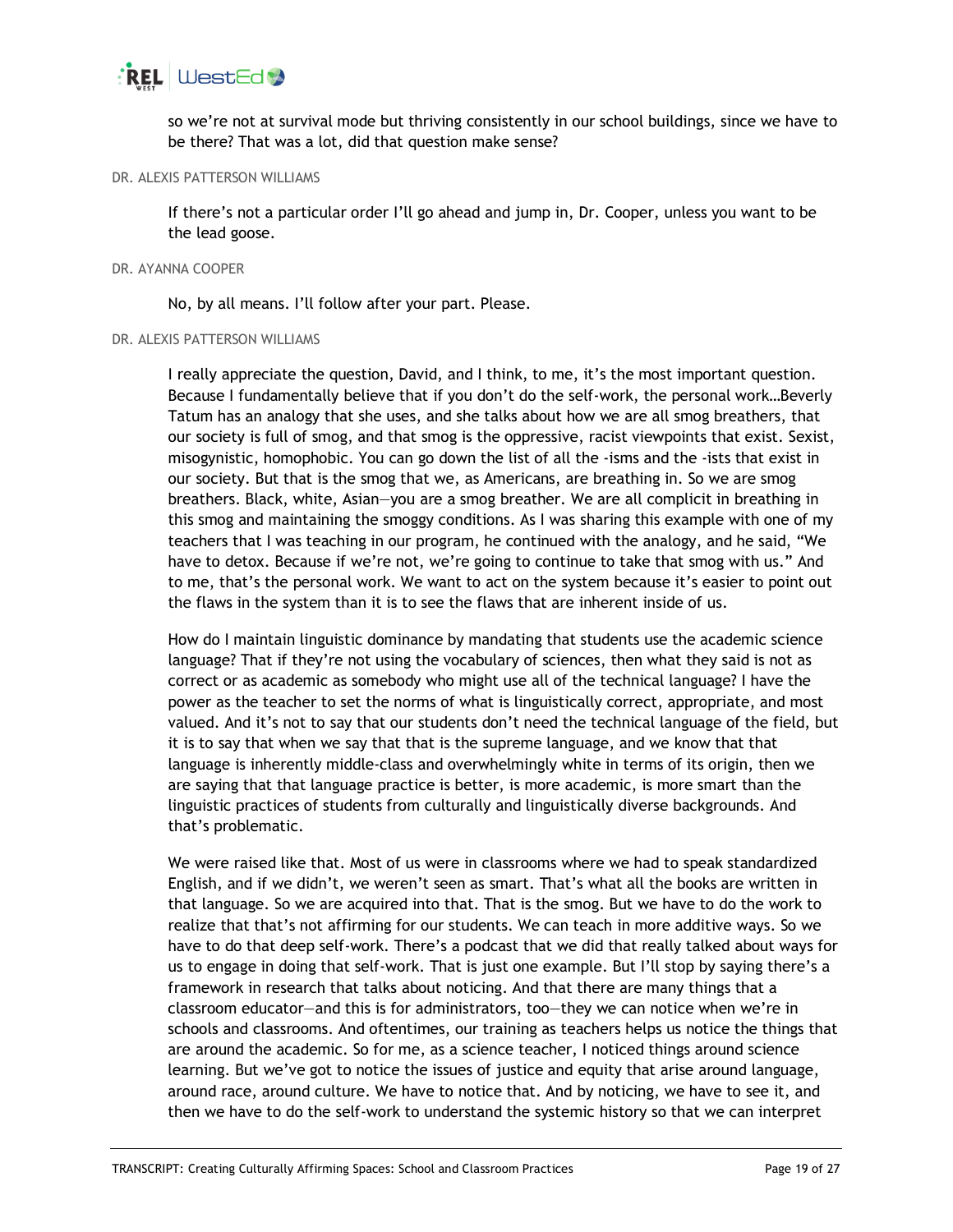

it. If I see a Black child with his head down in the classroom, I'm not saying, "Oh, these Black kids, they don't do science. It's the white and the Asian students that engage in science." Because that trope is out there. So how do I do the learning, the studying, the development of my expertise that if I see a child's head down in my science classroom, that I don't lean on that trope, but I have some other knowledge that helps me make sense of the behavior that I've seen in a way that's critical so that I can respond in ways that are more just? So how do I see things that are related to equity, because we also want to evade issues of race and racism—don't make us comfortable to think about it. How do I make sense of it in ways that are robust and not reliant on these oppressive tropes? And then how do I respond in ways that are just and transformative? I'll stop there. And I will pass the mic to Dr. Cooper because I cut her off.

#### DR. AYANNA COOPER

No, no, no, thank you so much. I just want you to keep going. This is so exciting. I want to extend your thoughts, Dr. Patterson, by really encouraging us to engage as researchers. And I don't mean fancy stuff with clipboards. I like to view myself as an ethnographic researcher. What does it look like out in the field? I work alongside school leaders and leadership teams. I'm in the building, I'm in their offices, I'm in the classrooms. I encourage you to engage in qualitative and quantitative, and we call mixed methods research. Number one, you have to acknowledge that this work is laborious. How do you, as a person of color or as a white ally, engage in your own self-care? It is exhausting. And as folks get "woke," we also have to acknowledge that there are a number of us who have already been woke. And so, I'm so excited about your wokeness, but it doesn't necessarily change my reality or my experiences because this is the package that I'm in. When we look at whose work is getting published, whose research is getting funded, whose stories are being heard and shared out as the status quo.

I've been working alongside educators that have founded the first in the nation Haitian-Creole dual language program. I think the link was already put in the chat, but I'm so excited to do that. And one of the first things I learned about their work is that it took decades to get that program established. Decades. And folks were tired. They put everything they had into getting this off the ground. So imagine the patience… When folks say, "Be patient," I don't know what timeframe you're on, but I don't operate from that we have a lot of time. No, we don't. So let's not fool ourselves into thinking that we have a lot of time. I don't believe that we do. The time is right now.

Number one, definitely acknowledge that the work is laborious. You have to engage in selfcare. Also, where have you included student voice? When we want to pat ourselves on the back and say, "Oh, we're doing all these super great things," OK, by whose standard? How are you measuring that we've done a good job, and where have you included student voice? And if you haven't done that, get some focus groups, pull some students together, and then be prepared to act upon it. Because it's one thing to say, "We heard you, and thanks for sharing," and then we don't do anything with it. Now, you've further marginalized me. So think about how we're taking the information that we have. In the positions of power that we sit in, what's our responsibility to do something with it? I'm going to pass the mic. This is so exciting. Thank you for the chat. I have this whole side group going on in the chat. I have so many ideas. Thank you for that. This is wonderful. Come on, Marco.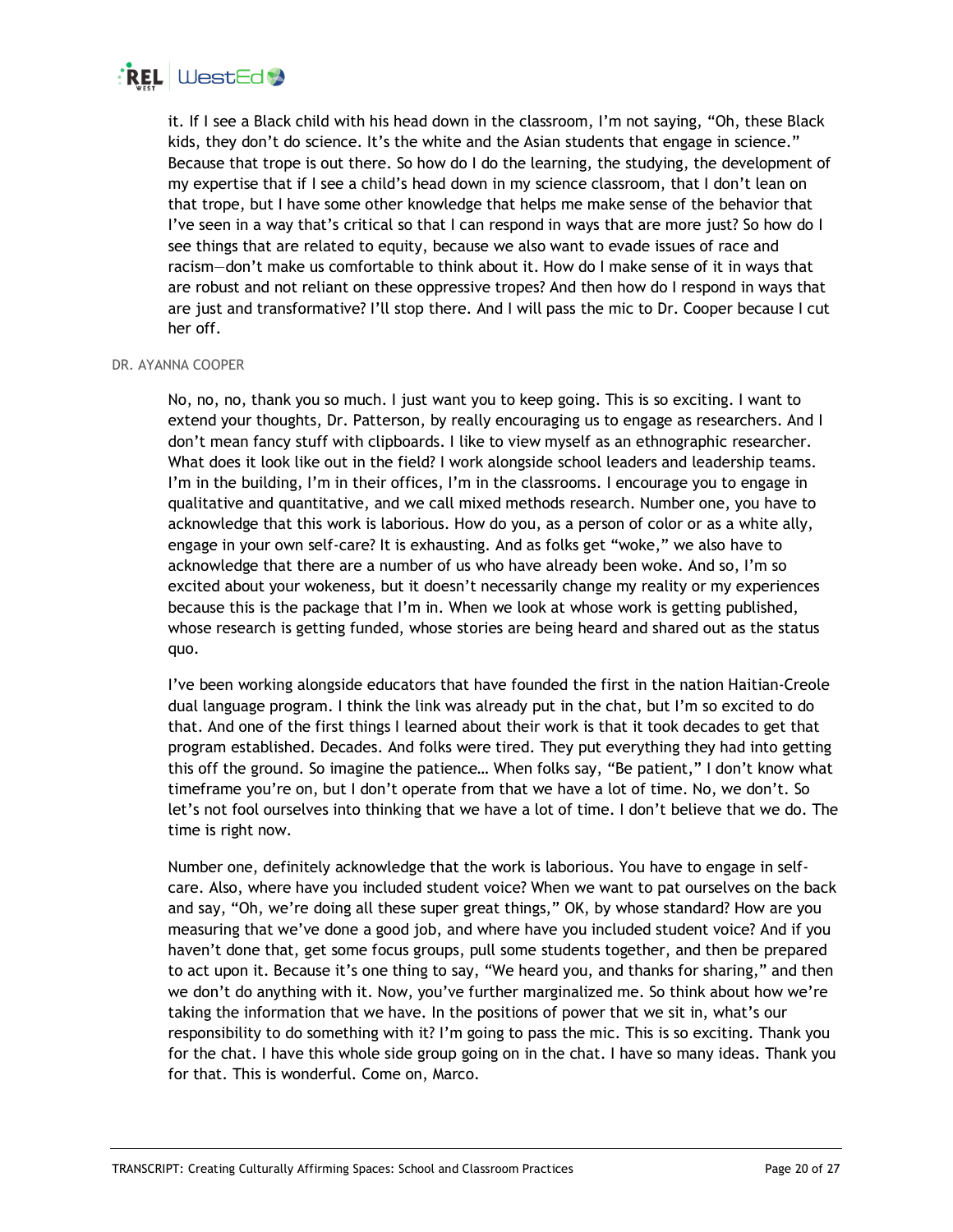

## MARCO CENABRE

I think a lot of teachers who I've seen just in general and growing up as a student just have a habit to ask, "How are you doing?" in a really false sense. Like, "How are you doing?" when I'm walking away or something. And then, when someone opens up to "How am I doing?" and the student puts it out there, there's one of two things: "Oh, OK, got it," like you didn't really want to know, or two, this weird way to try to take a trauma or something and turn it into a positive, or some kind of story of heroism or some aspect of that. And I think in building positive, strong relationships with our students, one, we have to be more willing to be human in the range of emotion that comes with these relationships, especially as a teacher in a position of power and a student. A lot of times, conversations…because of how public schools are designed, it's like conferences, "How are you doing? How can you improve? What are the next steps? All right, here's your goal."

When students over and over again are conditioned to that, when you ask a question about how someone celebrates a holiday or something else, a lot of students get tripped up by that because the dynamic is strange. In just a tangible way, it sounds simple, but seriously, for real, just ask how someone is doing. Be genuine about it. You're not there to confer or try to gauge next steps. You're genuinely trying to get to know the people that you're teaching for the next 182-plus days. Because if you're going to be in a room with all these individuals, and yet you don't know siblings or stories or whatnot, there's a huge difference between a room full of individuals where people don't even know each other, and people who grow closer. But if every conversation is limited to just that, "I'm going to do this conference." "What's your next step? X, Y, Z." "How can you get your grades up?"—I'm guilty of this as well, where I get into that mode of exhaustion, then I kick back to what I know and what I've been taught. But in order to build those meaningful relationships, you have to be genuine. Really get to know your students and not just on a surface level.

And if they don't respond, cool. There are another 180 days to say, "How are you doing?" and all this stuff. Not everything has to be these isolated moments. There's time. And even beyond that, there's time, and not just this year. Not everything's is this race to the finish. Get to know your kids, and do your homework as well on equity and everything else, the patterns of oppression and the extent you're repeating those patterns of oppression, and reflect over and over again. Because if you don't know the history of education, white supremacy, and its effects, then you don't understand the way your actions, and who they affect, and the way you're replicating these things, inequity won't be reached. But that's an understatement, a huge caveat. So yes, do your homework, do your research, and also in the meantime, get to know your kids authentically. And I'll pass to Brian.

## BRIAN KNOWLES

Thank you, Marco. Part of what I want to say is also something that my sister Alexis mentioned as well, kind of starting with self. Most definitely, starting with self. And looking at yourself in a way and education, within the scope of the work that we all lead and we are all part of, just having a growth mindset. Understanding that it's always a continuous process of evolution and just evolving. There's this concept known as cognitive reframing that I kind of use in a lot of professional development, is when you're met with new ideas and new information, or innovations, thoughts, and procedures and so forth, how we transform our thought process. Not just kind of add it to our existing thought process, but transform and being OK with that.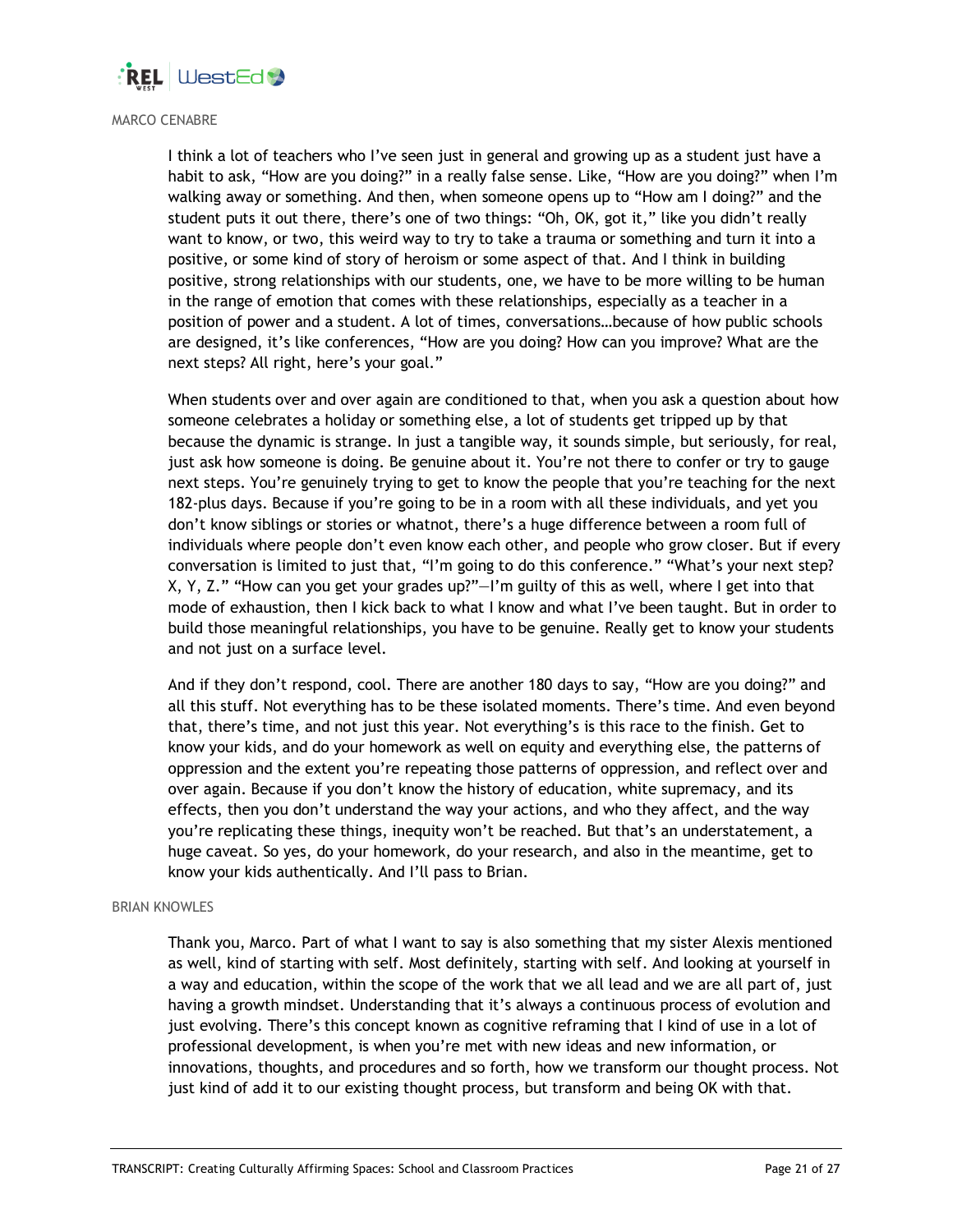

And one of the biggest obstacles I see within this work when it comes to educational leaders and educators really, truly, authentically create culturally sustaining spaces and developing relationships with students is, it's hard for people…and this kind of goes back… I was talking to a friend of mine—it seems like sometimes the more educated people become, the stupider we get sometimes. And sometimes it's real hard for somebody, "I'm Dr. Such-and-Such, and I've gotten to this high level of education because I've done everything right," when I've really done everything wrong. I've done things that have perpetuated oppression and repression of minoritized and historically marginalized groups of students. And it's real hard for someone to have that growth mindset when they feel like they've done everything right.

And one other thing that you said, Alexis, was about the smog. We're all breathing in the same air, we're all swimming in that polluted lake. So we're all part of the same deficient educational system of Eurocentric epistemology that we all come from. So you don't know what you just don't know. And it's OK. You don't know. But you take the time to become selfeducated, you take the time to always reevaluate what you've done. When I do workshops, I never do the same workshop twice. I always change stuff because I'm always learning. And the funny thing is, I was sitting here watching the beginning of the presentation. I had my laptop open, and I was changing stuff as I was listening to you all. Because I'm learning here. I'm one of the so-called experts, and as experts, we should continue to build on our expertise. Just continue to learn how to grow with the knowledge and learn how to be evaluative and interrogative of yourself, have some sense of criticality when it comes to you. Not everybody else—it's easier to say what the system is going to do, what everybody else is going to do. But what about me? It even goes back to my days in the classroom. If I gave an assessment to my students, and a majority of them failed, one of the first things I would say is, "Man, these kids are dumb." I'd feel like, "Dang, I messed up. This is a whack-ass lesson." Excuse my language. "I did something wrong here, and I have to reteach this." And I'd even go back to the classroom, and it was some things I did that were amazing and some things I cringed about because of what I'd learned. So just having a growth mindset and being open to evolution and just being able to grow and build on what we know.

## DAVID LOPEZ

Thank you all for offering such powerful responses and bits of wisdom. We wanted to move a little bit into responding to some of the participant questions. And I'm going to do a little bit of a pivot right here. We're getting a lot of questions from white participants about what they can do as white people. But I don't want to ask you that as educators of color. Instead, as that question comes up, if you're willing to, I want us to think about, and it's connected to what you've already offered—Dr. Cooper, you talked about allyship or being a coconspirator, and Dr. Williams, you brought up Dr. Tatum's work. And so, I'm wondering, what is the impact on educators of color when we have to respond to white folks asking us as people of color to let them know what they need to do? What is the impact on us, and if you don't feel comfortable adding there, if we think about that racial identity model, whether they're in that contact phase around lack of awareness, of race and racism, or they're all the way at autonomy, where we hope they're confronting racism daily. What is the impact on students?

So I leave that up to you on how you want to answer that is most comfortable to you. But what I am looking for is, what is the impact on us as folks of color in this work when we have coconspirators or allies, or even constant questions around what should white folks do. Dr. Cooper, you talked about that radical idea around our own rest and peace. What does it mean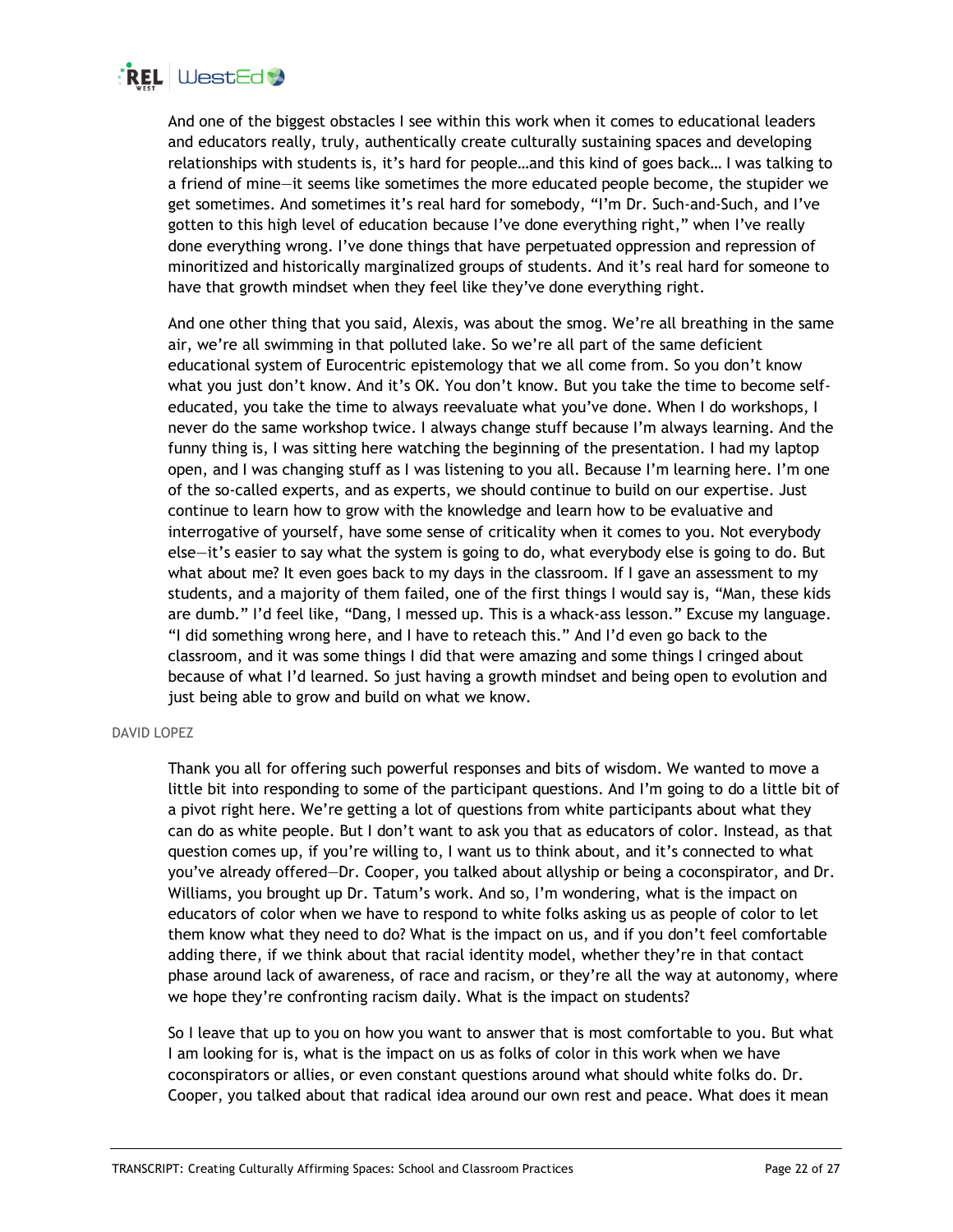

for us to be able to be rested and peaceful as we show up every day doing this good work for our students and our communities?

#### DR. AYANNA COOPER

David, I've been thinking a lot about your question, and also I see the question in the chat, too, about as panel members, how do we…we get discouraged. I see Gene's question, thank you so much, "Do you ever get discouraged?" Every day, all day, multiple times a day! But it's these moments here that help affirm that this is the work that I know I should be doing. This is my life work for sure. It's a double-edged sword. I'm going to jump around a little bit…One of the things is, when you ask me what you could, if you're a white person, could be doing, in a sense, you're still putting it back on me. You might think it's helpful, but instead, maybe come with your ideas of what you think you can do. First and foremost, come to the table with some ideas, and let's have a conversation. But it shouldn't just be, "What can I do?" Because now you've put the load back on me to work it all out, and unpack it for you, and give it back, then, "Let's go ahead and march out with our signs because that's what we feel good about." So that's one of the things that comes to mind.

Another about being discouraged is, you really have to believe in the work that you're doing, and you almost have to have this super hearing of being able to drown out the people who are the naysayers. Where is the discouragement coming from? And I'm going to talk about my book here just a little bit. I coauthored a book, *Black Immigrants in the United States: Essays Around the Power of Language and Voice*. That's an edited volume with Dr. Awad Ibrahim. His research centered around the Black immigrant experience in Canada, and I wanted that work to be captured here in the US. So number one, again, whose voice is being published? Whose voice is being heard? Who are we paying attention to, if you will?

That's one of the pieces. The other book that I wrote is the closest I'll get in this lifetime to having twins because I published two books in the same year. They both came out in September of 2020. The other one is *And Justice for Els*, which is framed around the Civil Rights mandate for school leaders and school leadership teams. Making sure we're aware of what those mandates are and what the expected outcomes are because with all the work that we're doing, let's stop, backtrack, and look at the history.

I heard some of the panel members talking about, "You have to know your history. You have to know from whence you came so you don't continue to do damage." Taking a look at those mandates and self-evaluating our schools and school communities around those is an important part of the work. And with that book, I want to just link a story about discouragement. When some of the reviewers gave some feedback about the book, they said, "Everybody knows this. This is a really good book, but everybody knows this. We already know this." And I don't believe that's true. I don't believe everybody already knows it because my question back to the reviewers was, "Well, then how come we keep having civil rights violations?" If everybody knows it, there's a correlation here. The violations keep going up, so clearly, there are people that need to know it.

But if I had stopped right there, or if I had taken that first "no" I got from a different vendor that said, "Oh, no, no, no, we already have a book on multilingual learners in the queue. We're all set here," what if I would have stopped? Who are we listening to? And are those voices healthy? Because they can be quite damaging, and they can slow the process down. But if you know in your core this is the work you need to be doing, and these are the people you need to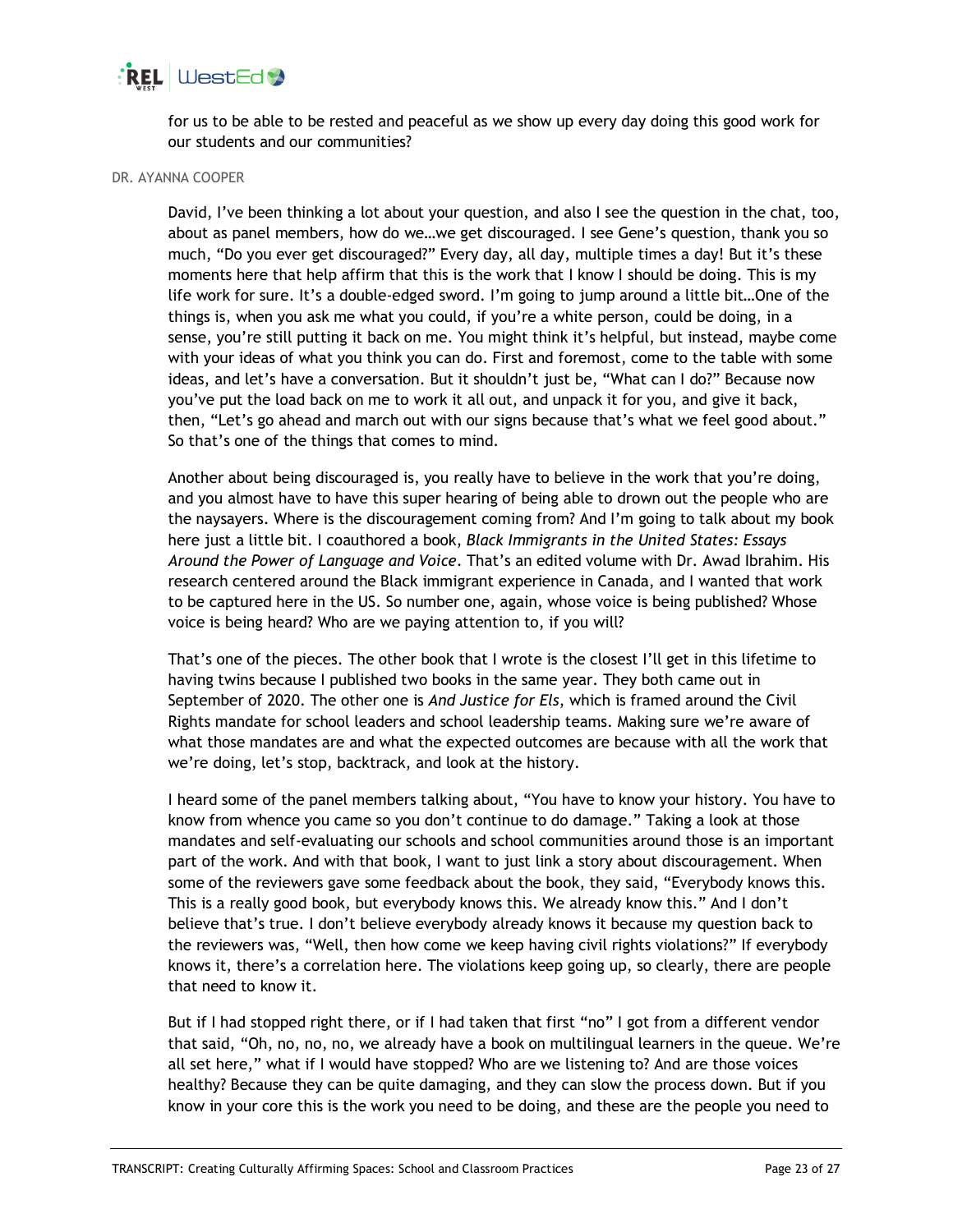

be collaborating with, then you keep pressing forward. And I hope that lands with somebody because I'm not on this panel by mistake. I don't have to tell the backstory, but there's no mistake here. I was meant to be here. I was meant to be connected with this panel. And that's important to me. So thank you.

## DAVID LOPEZ

I don't want to call on anybody because I want this…if you want to answer the question.

## DR. ALEXIS PATTERSON WILLIAMS

I've gotten lost in the soup a little bit, but I was writing down thoughts to your questions. So while I don't remember the full question, I have some thoughts and responses. So I'll just say what kind of came up for me. My first thought as I was hearing David's question is, you have to respond from your heart and not from what you think I want you to do, not from what you think is the politically correct or trendy thing to do. I remember this past summer, when all of the racial hell kind of broke loose for some folks, because it's been breaking loose for a long time, but for some folks, it just kind of bubbled to the surface.

And that's OK. But I was inundated with emails, text messages, and phone calls that I didn't answer or respond to, like, "What can I do? How can I help?" And I appreciate the intention behind it, and I saw these memes like, "Check on a Black friend, they're not OK." And I said, "Don't check on me. Because if you haven't been checking on me up to this point, then I don't want to hear from you." And I don't mean it in a mean way, but I mean that if we don't have that relationship, in my time of deep mourning, I don't need you to come into that space. Just let me have my moment because you don't know what I need. And the people who know me, who have been rocking with me, they knew what I needed. They knew how to check on me in a way that was appropriate because they knew me.

I think folks need to do what comes in their heart to do. Just do it. You don't have to announce that you're doing it. You don't have to ask me if it's what I want. Just do it. I have a coworker; she and I have bumped heads. Matter of fact, she microassaulted me in a few public ways and microassaulted the community in very public ways. And I was at the point where I would never speak to this colleague again outside of needing to professionally because I like my job. But the thing that I can say about this colleague is that I don't know what prompted it, it was not this summer or last summer's events. This colleague was doing their work. The colleague didn't announce to me that they were doing their work. I didn't call the colleague out because I don't have the energy. The colleague decided to do the work on their own and has shown up in tangible ways, has been vocal, has supported me and others.

And to me, that's what I appreciated. You didn't tell me anything. I see it. I see that you've been doing your history. I see that you've been going to therapy. I see that you've been doing whatever you need to do to be better, to progress, to transform, as Brian said earlier. And that's what I appreciated. Don't ask me. Just do what comes to your heart and transform. And we will see that work. And then, the only other thing I want to add to Gene's great question about discouragement, when I get discouraged, I persist because I have to. I have a Black boy. I have a 5-month-old Black boy. I had students who I love, who I want to see thrive and succeed. I have a brother who had an extensively different educational experience than I did going through the same schools.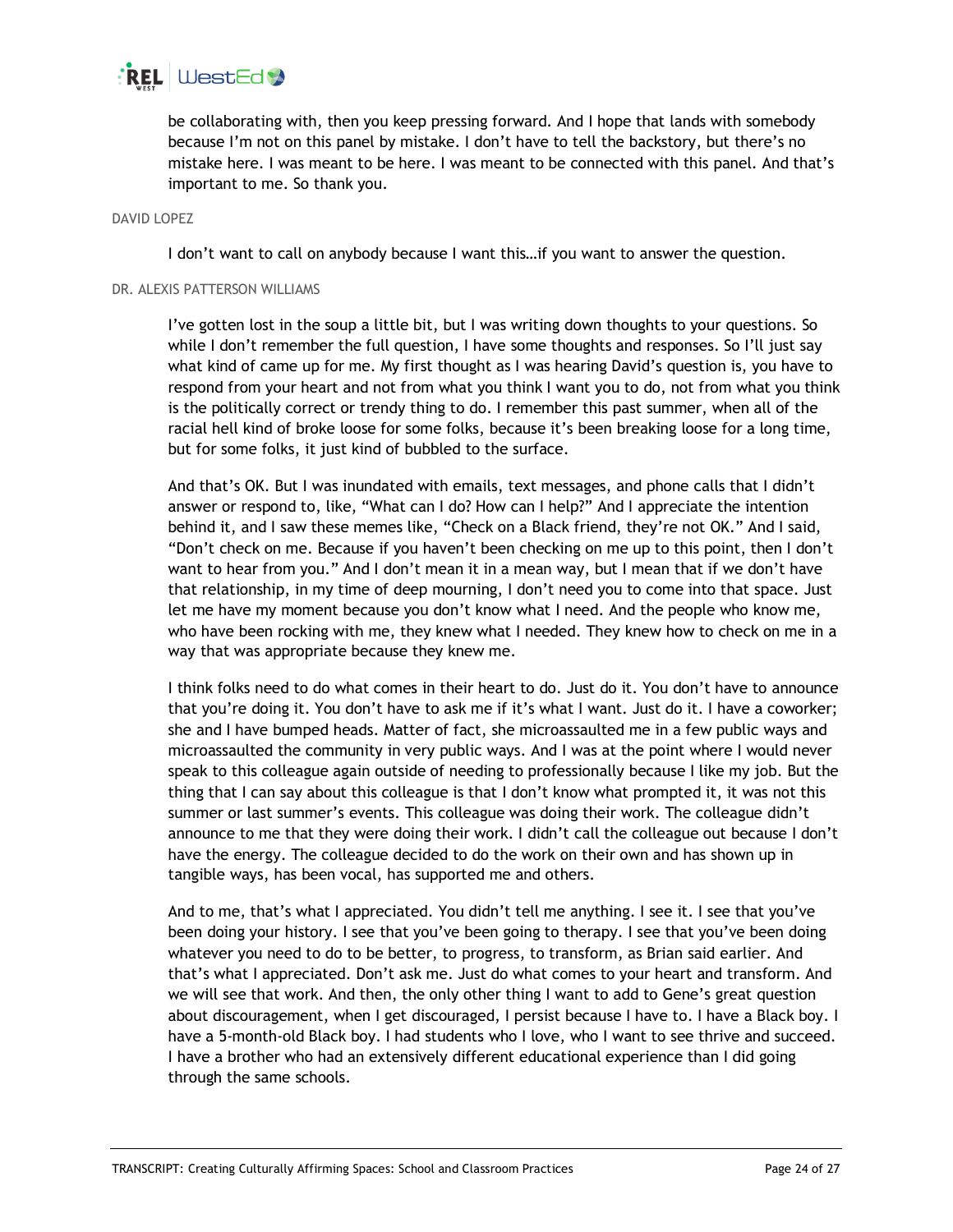

So I don't have a choice. I have to persist. This work is my life. It is my family. It is my community. I have to persist. I don't get to retreat when I get exhausted, when I get assaulted, when I get frustrated. To me, what I would say to folks who are allies in this work is, persist through the difficulty because it's going to come. And resist the desire to retreat when you experience the difficulty. Because that's the privilege that I don't have. And I don't feel like we're allies and we're linking up shoulder to shoulder when it gets rough, and I look, and you're gone because you're retreating. That's what I need, is for you to just do what comes authentically to you and to be there when it gets rough and rocky because it is.

#### BRIAN KNOWLES

It's real hard to come behind these powerful sisters, just the words that they say. But one of the things I want to say, when you say discouragement, every day. I wake up discouraged, to be honest with you. And I go to bed discouraged with this work. And not only just the resistance from racism and a racist institution, but sometimes I get discouraged by my own people sometimes. Some of us get into these roles, we move up, we get that little paycheck, and we want to protect that. We don't want to rock the boat too much. We don't want to go too Black, too radical and so forth. We want to kind of tame it down and backtrack a little bit with this work.

But when it comes to, when we say whites coming to us, because one of my homeboys, he jokes with me all the time, he works in the school district here in Palm Beach County. And he calls me and says, "You are the Black man for the school district, right?" So anytime a Black issue arises, I have to come up with a response and all that kind of stuff. And I even, at one point, started telling him, "No. Y'all figure this out." And one of the points is that we need to start, let's stop using the word "ally" sometimes. Let's try to transcend that. Let's recognize that we're all part of the same human family. Because allyship also comes with stipulations. Allyship comes with terms and conditions. During World War II, the United States and the Soviet Union were allies, and a couple years later, they were bitter enemies for the next couple decades.

Even in 2020, we had this almost racial reckoning that almost happened when we were in separate spaces. But as soon as we transitioned back to the same spaces, it was like, "OK, we're done with that, right?" So just really transitioning and understanding that we're all part of the same human family, share the same fabric of society, and start to tear down some of those social constructs known as race. Understanding that if one part of the human family suffers, then we all suffer. This is not one of those things where it's just one particular group of people. We need to understand that it impacts us universally and really recognize the pure humanity and understand that we all want the same thing. We may have different philosophies and ways of getting that, but we all want the same things out of life.

Another thing you said also, Alexis, I think about that all the time when I want to retreat, myself. Be like, I just want to go do something mundane that's not as meaningful sometimes so I can just not be exhausted by it, but at the same time, I have a daughter. I have a daughter that'll be 13 soon, and she may have kids. And when I go into a classroom and I see Black boys sitting in the classroom, I don't see them. That's me right there. Therefore, I'm part of that same collective. Same people. That's me. So just recognizing that keeps me kind of motivated and keeps me going. And last thing I want to say—we'll wrap it up here—What really keeps me going is, a year ago, I had a conversation with Dr. James Banks. It was surreal. "I'm sitting here, talking to James Banks on Zoom." And one of the things he told me and advised me was,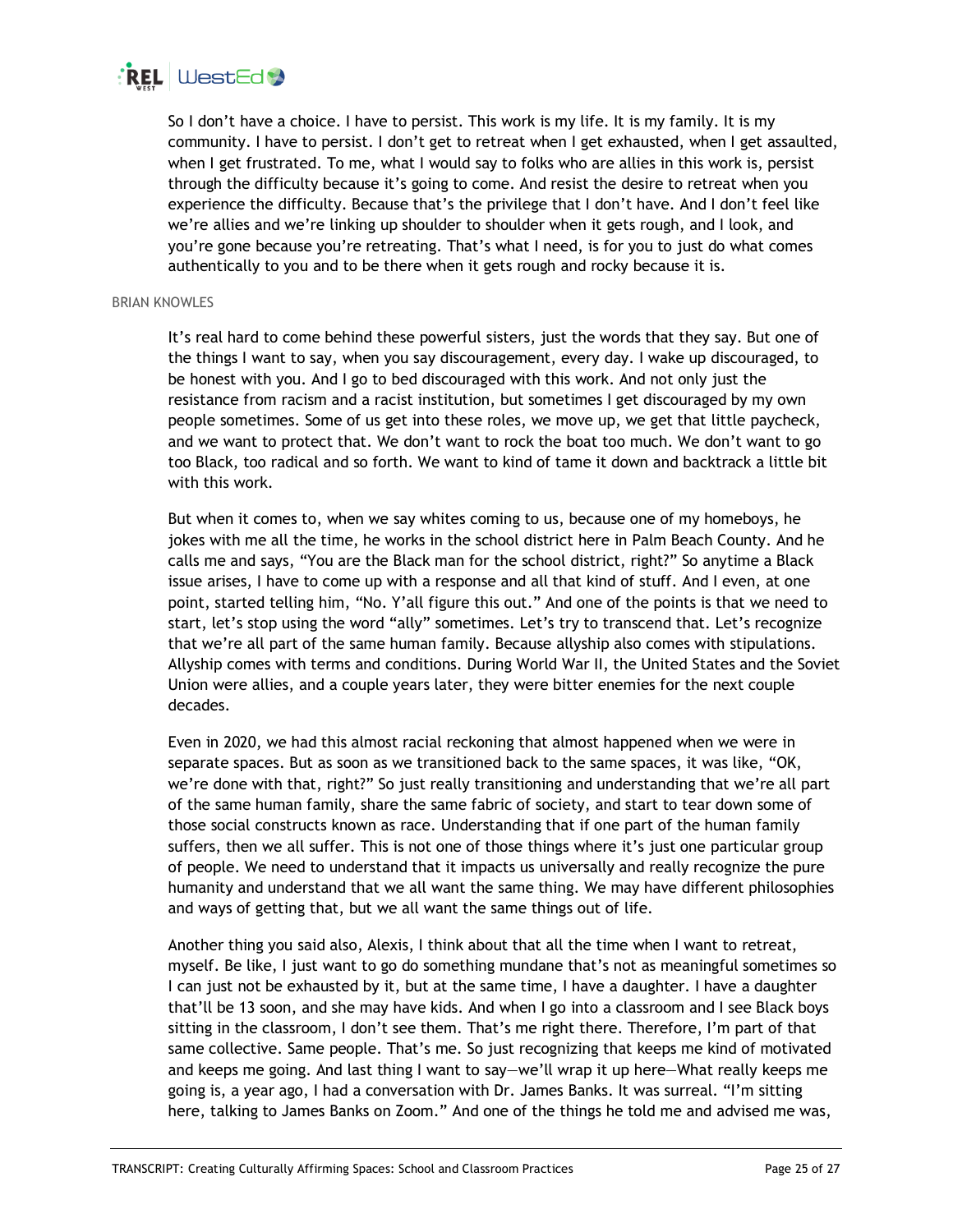

"You work with the willing. Stop going out there trying to convert people and trying to convince people to do what's right. Find a group of people, a group of teachers, administrators who have bought in to what you're trying to do and are trying to do the same thing. And push in with those who are willing to do the work." I guess I'll pass the mic to Brother Marco if he wants to say something.

# MARCO CENABRE

I'll be brief. In regards to the white ally, coconspirator conversation, which is loaded, a quick thing. In a really intellectual, tangible way, know the difference between interpersonal and structural racism before entering a conversation on race because if entering with the definition of just interpersonal, it becomes a thing of, "Wait." And I experienced this a lot with a lot of my colleagues of, "Wait, I don't do that. I'm not racist because X, Y, and Z." It's like, I'm not here to internalize your anxiety over your unlearning or whatever process that you're going through. But if you come to the conversation more informed of the histories of white supremacy and understand that we're all affected by white supremacy, and some more so than others—which is the understatement of the century—different identities have different privileges, and different burdens, and different strengths and other things that come with it. And that comes from not just an inspirational thing, but from legal, legislature, law and everything else. So understand the history of race and racism and its purpose before entering that conversation. And find your people. Who are you open with to have these conversations on race, on identity that's not just the person of color at the staff meeting who's the one person speaking? I, personally, want to go home, want to go watch TV, and drink tea or something. I'm not trying to have this conversation about race on the way to my car. But again, find your people, do your homework, and that's it, I think. Well, that's not it. There's so much more. But that's it within this one minute.

#### ERIN BROWDER

I just want to echo all the praise, and thanks, and gratitude that we see in our chat because I feel really guilty about ending or closing out this conversation. But I couldn't be more overjoyed of being in a community with you all given the humanizing approach and conversation that we all got to witness between you. On the beginning slide, I was like, "Y'all are going to breathe life into this presentation," and that is what happened here. And when we think about our human experience, it's the highs and the lows. And I just really appreciate you all being so transparent, and open, and willing, and ready to share. I'm just super grateful. It was medicine. That's what I chatted to my people offline, that this conversation felt like medicine, so thank you.

And with that, we are going to close out. We know that we're at time. Thank you all for joining us. I think my colleague Lori has a couple of quick slides to share with you all. And we're not going to be able to spend too much time on the one-word closing, but we invite folks to just share one word that describes how you're feeling after being a part of this conversation for the last two hours. We appreciate you. And I'll hand it off to Lori. Thank you so much.

## LORI VAN HOUTEN

Thanks a lot, Erin. And thank you to our panelists and to everyone for joining us today. Just a reminder that in two weeks, we have part two focusing on a leadership perspective, an orientation to this work, so please join us for that. Christine is putting the registration link in the chat. And also, know that in the next day or so, we're going to send you the slides and the